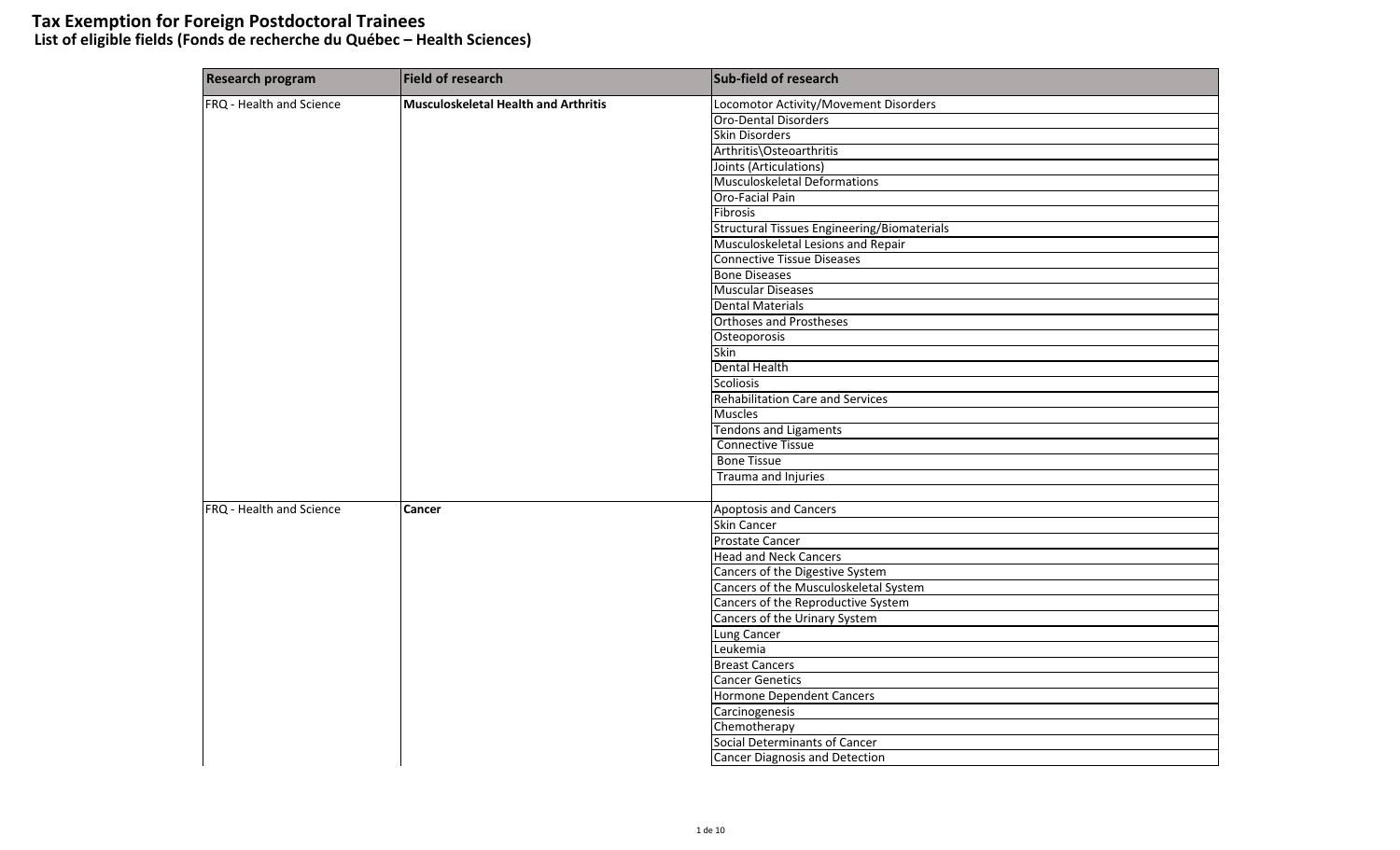| <b>Research rogram</b>   | Field of research     | Sub-field of research                 |
|--------------------------|-----------------------|---------------------------------------|
| FRQ - Health and Science | <b>Cancer</b>         | <b>Cellular Differentiation</b>       |
|                          |                       | <b>Cellular Division</b>              |
|                          |                       | <b>Environment and Cancer</b>         |
|                          |                       | <b>Growth Factors</b>                 |
|                          |                       | <b>Suppressor Gene</b>                |
|                          |                       | <b>Hereditary Cancers</b>             |
|                          |                       | <b>Host-Tumour Interaction</b>        |
|                          |                       | Lymphoma                              |
|                          |                       | <b>Nutrition and Cancer</b>           |
|                          |                       | Oncogenes                             |
|                          |                       | Radiotherapy                          |
|                          |                       | Cell Signaling and Cancer             |
|                          |                       | <b>Stress and Cancer</b>              |
|                          |                       | <b>Smoking and Cancer</b>             |
|                          |                       | Cell Therapy for Cancer               |
|                          |                       | Gene Therapy for Cancer               |
|                          |                       | Cerebral Tumours                      |
|                          |                       | <b>Retinal and Ocular Neoplasms</b>   |
|                          |                       | <b>Vaccines and Cancer</b>            |
|                          |                       |                                       |
| FRQ - Health and Science | <b>Human Genetics</b> | <b>Genetic Mapping</b>                |
|                          |                       | Chromosomes: Structure/Organization   |
|                          |                       | <b>Genetic Screening of Diseases</b>  |
|                          |                       | Genomic Damage and Repair             |
|                          |                       | <b>Gene Regulation and Expression</b> |
|                          |                       | Genes                                 |
|                          |                       | <b>Susceptibility Genes</b>           |
|                          |                       | <b>Applied Genetics</b>               |
|                          |                       | <b>Complex Trait Genetics</b>         |
|                          |                       | <b>Developmental Genetics</b>         |
|                          |                       | <b>Genetics and Ethics</b>            |
|                          |                       | <b>Genetics and Heredity</b>          |
|                          |                       | <b>Evolutionary Genetics</b>          |
|                          |                       | <b>Molecular Genetics</b>             |
|                          |                       | <b>Population Genetics</b>            |
|                          |                       | Genomes                               |
|                          |                       | Genomics                              |
|                          |                       | Gene-Environment Interactions         |
|                          |                       | <b>Genetic Diseases</b>               |
|                          |                       | <b>Genetic Markers</b>                |
|                          |                       | DNA and RNA Chips                     |
|                          |                       | <b>Transgenic Model</b>               |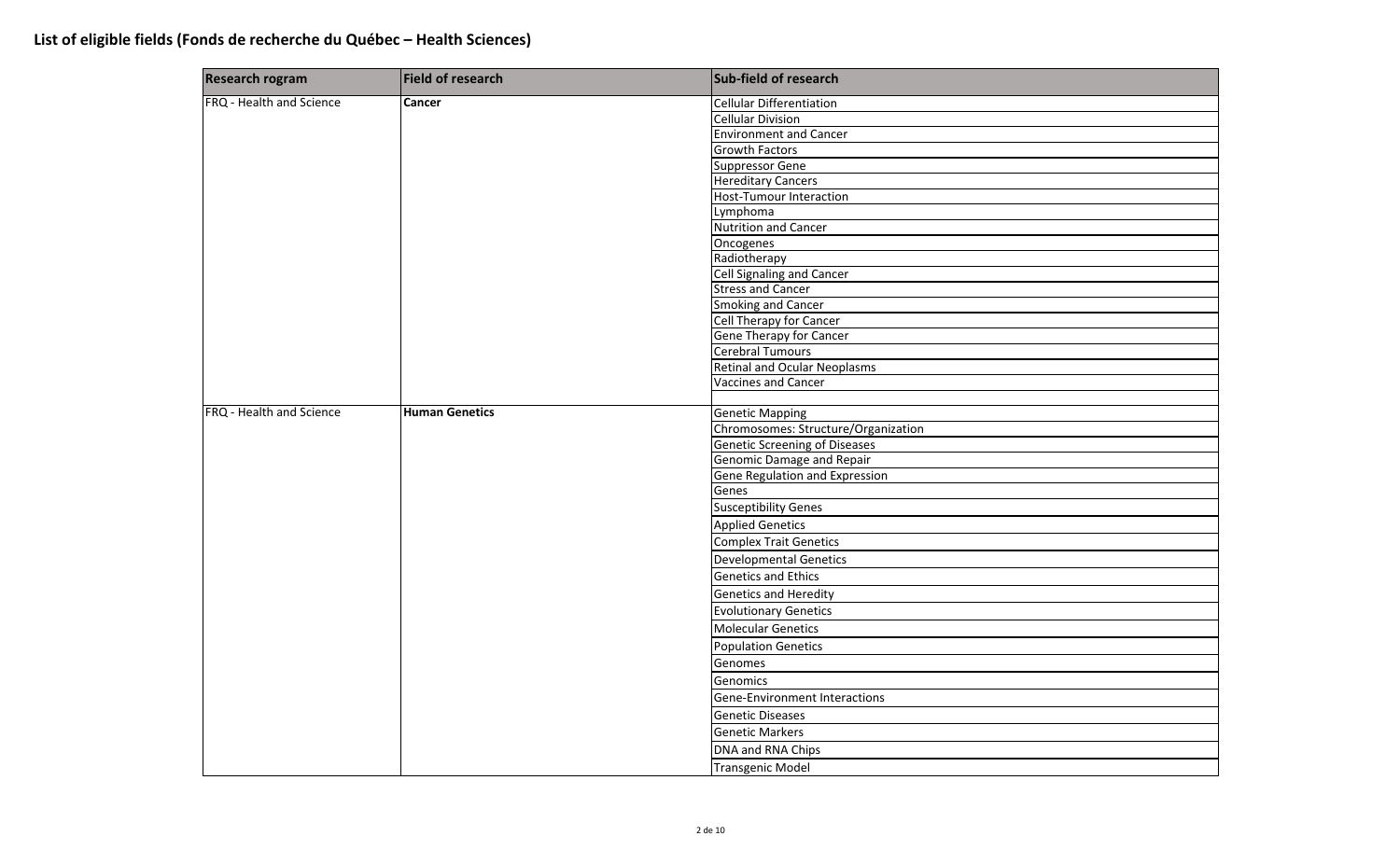| Research rogram          | Field of research             | Sub-field of research                                          |
|--------------------------|-------------------------------|----------------------------------------------------------------|
| FRQ - Health and Science | <b>Human Genetics</b>         | <b>Mutation (Process)</b>                                      |
|                          |                               | Phenotypes                                                     |
|                          |                               | Polymorphism                                                   |
|                          |                               | Proteins                                                       |
|                          |                               | Proteomics                                                     |
|                          |                               | <b>Telomeres</b>                                               |
|                          |                               | <b>Gene Therapy</b>                                            |
|                          |                               |                                                                |
| FRQ - Health and Science | <b>Infection and Immunity</b> | Allergies                                                      |
|                          |                               | Antibiotics and Resistance                                     |
|                          |                               | Antibodies                                                     |
|                          |                               | Antigens                                                       |
|                          |                               | Antivirals                                                     |
|                          |                               | <b>Bacteria</b>                                                |
|                          |                               | <b>Burns and Infections</b>                                    |
|                          |                               | Septic Shock                                                   |
|                          |                               | Cellular Defense                                               |
|                          |                               | Social Determinants of Infectious and Immune-Mediated Diseases |
|                          |                               | Vaccine Development                                            |
|                          |                               | <b>Host Genetics</b>                                           |
|                          |                               | <b>Hepatitis</b>                                               |
|                          |                               | Immunodeficiencies                                             |
|                          |                               | Immunotherapy                                                  |
|                          |                               | <b>Bacterial Infections</b>                                    |
|                          |                               | <b>Fungal Infections</b>                                       |
|                          |                               | Parasitic Infections                                           |
|                          |                               | <b>Viral Infections</b>                                        |
|                          |                               | Leukocytes                                                     |
|                          |                               | Yeasts                                                         |
|                          |                               | Autoimmune Diseases                                            |
|                          |                               | Diseases of the Immune System                                  |
|                          |                               | <b>Infectious Diseases</b>                                     |
|                          |                               | <b>Sexually Transmitted Diseases</b>                           |
|                          |                               | <b>Tropical Diseases</b>                                       |
|                          |                               | Immune Mediators: Cytokines and Chemokines                     |
|                          |                               | Parasites                                                      |
|                          |                               | Platelets                                                      |
|                          |                               | Global Health and Emerging Diseases                            |
|                          |                               | AIDS-HIV                                                       |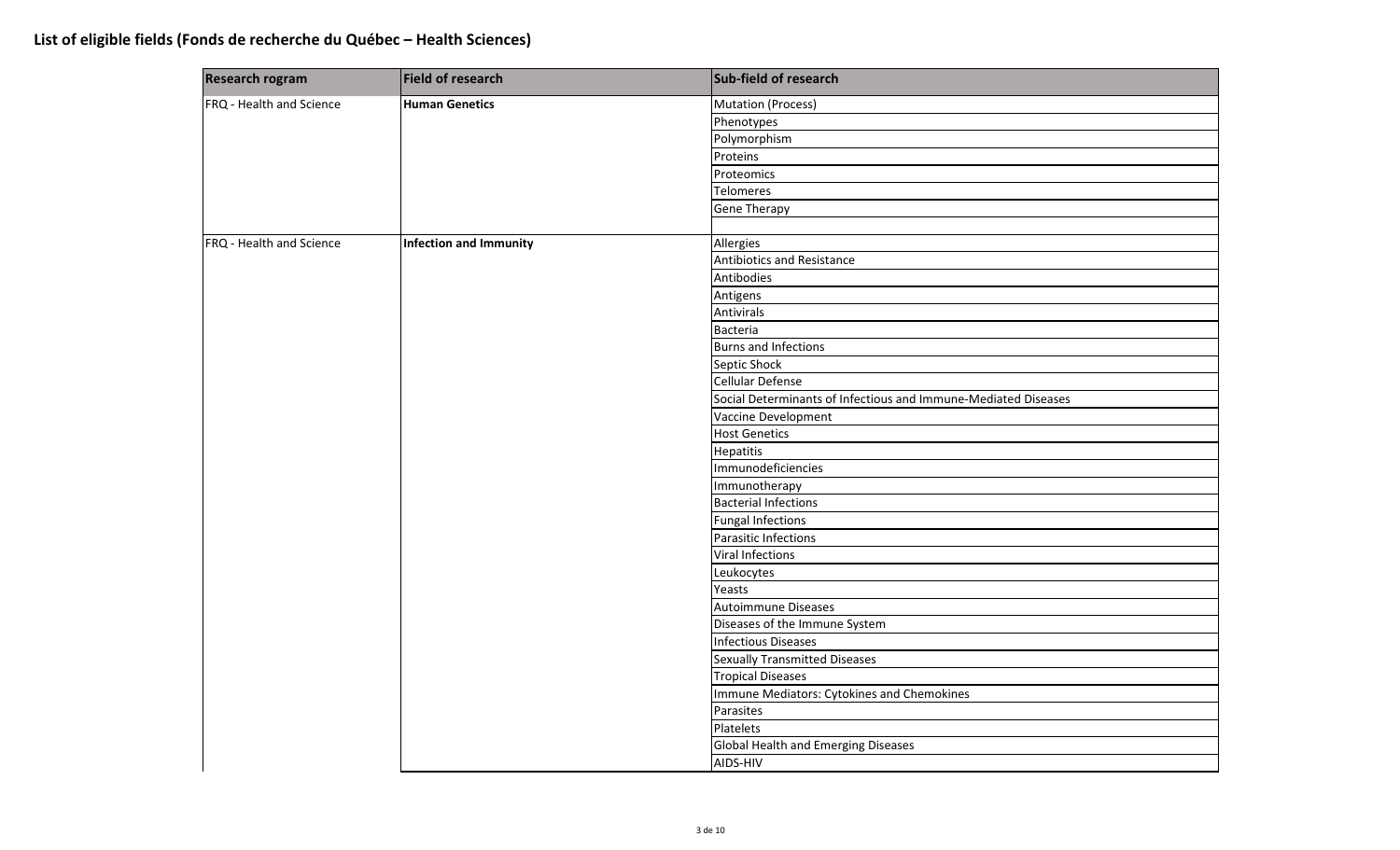| <b>Research rogram</b>   | Field of research                          | Sub-field of research                              |
|--------------------------|--------------------------------------------|----------------------------------------------------|
| FRQ - Health and Science | <b>Infection and Immunity</b>              | Cell Signalling and Infectious and Immune Diseases |
|                          |                                            | <b>Blood Substitutes</b>                           |
|                          |                                            | Immune System                                      |
|                          |                                            | Cell Therapy for Infectious and Immune Diseases    |
|                          |                                            | Gene Therapy for Infectious and Immune Diseases    |
|                          |                                            | Transplantation and Graft Rejection                |
|                          |                                            | Tuberculosis                                       |
|                          |                                            | Vaccination                                        |
|                          |                                            | <b>Viruses</b>                                     |
|                          | Neurosciences, Mental Health and Addiction | Cerebrovascular Accident                           |
|                          |                                            | Language Acquisition and Development               |
|                          |                                            | Neuronal and Synaptic Activity                     |
|                          |                                            | Convulsive Disorders - Epilepsy                    |
|                          |                                            | Alcoholism                                         |
|                          |                                            | Anxiety                                            |
|                          |                                            | Apoptosis                                          |
|                          |                                            | <b>Learning and Memory</b>                         |
|                          |                                            | Ataxia                                             |
|                          |                                            | Autism                                             |
|                          |                                            | Huntington's Chorea                                |
|                          |                                            | Chronobiology                                      |
|                          |                                            | Cognition                                          |
|                          |                                            | Neuronal Communication and Neurotransmission       |
|                          |                                            | Dementia                                           |
|                          |                                            | Depression                                         |
|                          |                                            | Nervous System Development                         |
|                          |                                            | Pain                                               |
|                          |                                            | <b>Growth Factors</b>                              |
|                          |                                            | <b>Executive Functions</b>                         |
|                          |                                            | Genetics of Neurological and Psychiatric Diseases  |
|                          |                                            | Neuronal Transplantation and Stem Cells            |
|                          |                                            | Hemiplegia and Paraplegia                          |
|                          |                                            | Alzheimer's Disease                                |
|                          |                                            | Parkinson's Disease                                |
|                          |                                            | <b>Spinal Cord Diseases</b>                        |
|                          |                                            | Eye and Visual System Diseases                     |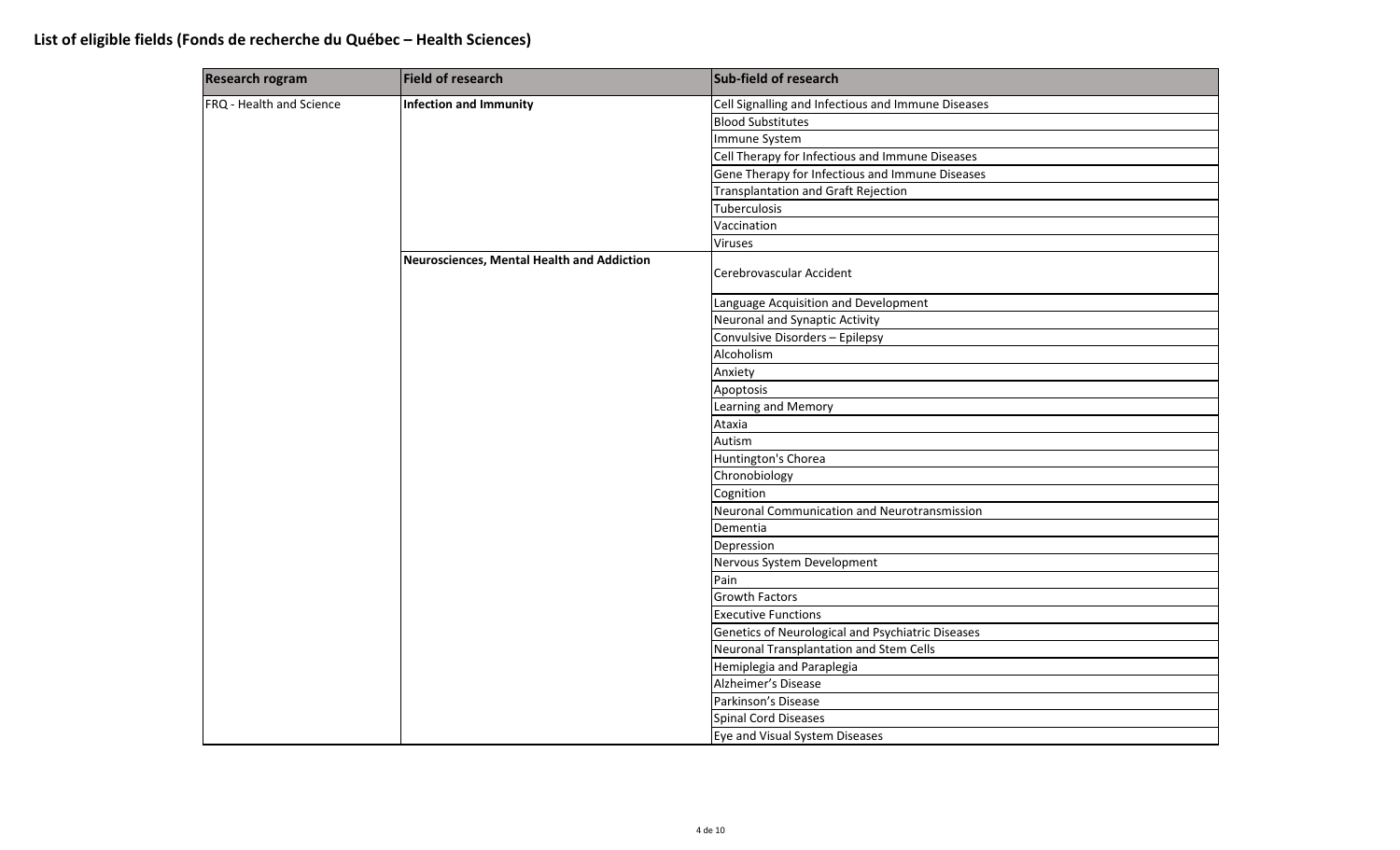| <b>Research rogram</b>   | Field of research                          | Sub-field of research                         |
|--------------------------|--------------------------------------------|-----------------------------------------------|
| FRQ - Health and Science | Neurosciences, Mental Health and Addiction | Peripheral Nervous System Diseases            |
|                          |                                            | Central Nervous System Inflammatory Diseases  |
|                          |                                            | Neurodegenerative Diseases                    |
|                          |                                            | Neuroendocrine Diseases                       |
|                          |                                            | Neuroimmunological Diseases                   |
|                          |                                            | Neurological Diseases                         |
|                          |                                            | Neuromuscular Diseases                        |
|                          |                                            | Central Nervous System Organic Diseases       |
|                          |                                            | <b>Brain Metabolism</b>                       |
|                          |                                            | Migraine                                      |
|                          |                                            | <b>Neuronal Modeling</b>                      |
|                          |                                            | <b>Motivation and Emotions</b>                |
|                          |                                            | Neurogenesis and Gliogenesis                  |
|                          |                                            | Neurotoxicity                                 |
|                          |                                            | Plasticity/Neuronal Regeneration              |
|                          |                                            | Social and Cultural Psychiatry                |
|                          |                                            | <b>Receptors and Carriers</b>                 |
|                          | Mental Health and Society                  |                                               |
|                          |                                            | Schizophrenia                                 |
|                          |                                            | Multiple Sclerosis                            |
|                          |                                            | <b>Cell Signaling</b>                         |
|                          |                                            | Somatization and Functional Somatic Syndromes |
|                          |                                            | Sleep and Sleep Disorders                     |
|                          |                                            | <b>Stress</b>                                 |
|                          |                                            | Suicide                                       |
|                          |                                            | <b>Auditory System</b>                        |
|                          |                                            | <b>Gustatory System</b>                       |
|                          |                                            | Motor System                                  |
|                          |                                            | Autonomic Nervous System                      |
|                          |                                            | Olfactory System                              |
|                          |                                            | Somatosensory System                          |
|                          |                                            | Visual System                                 |
|                          |                                            | Smoking                                       |
|                          |                                            | <b>Gene Therapy</b>                           |
|                          |                                            | Drug Abuse                                    |
|                          |                                            | Cranio-Encephalic and Spinal Cord Trauma      |
|                          |                                            | <b>Mood Disorders</b>                         |
|                          | <b>Character Disorders</b>                 |                                               |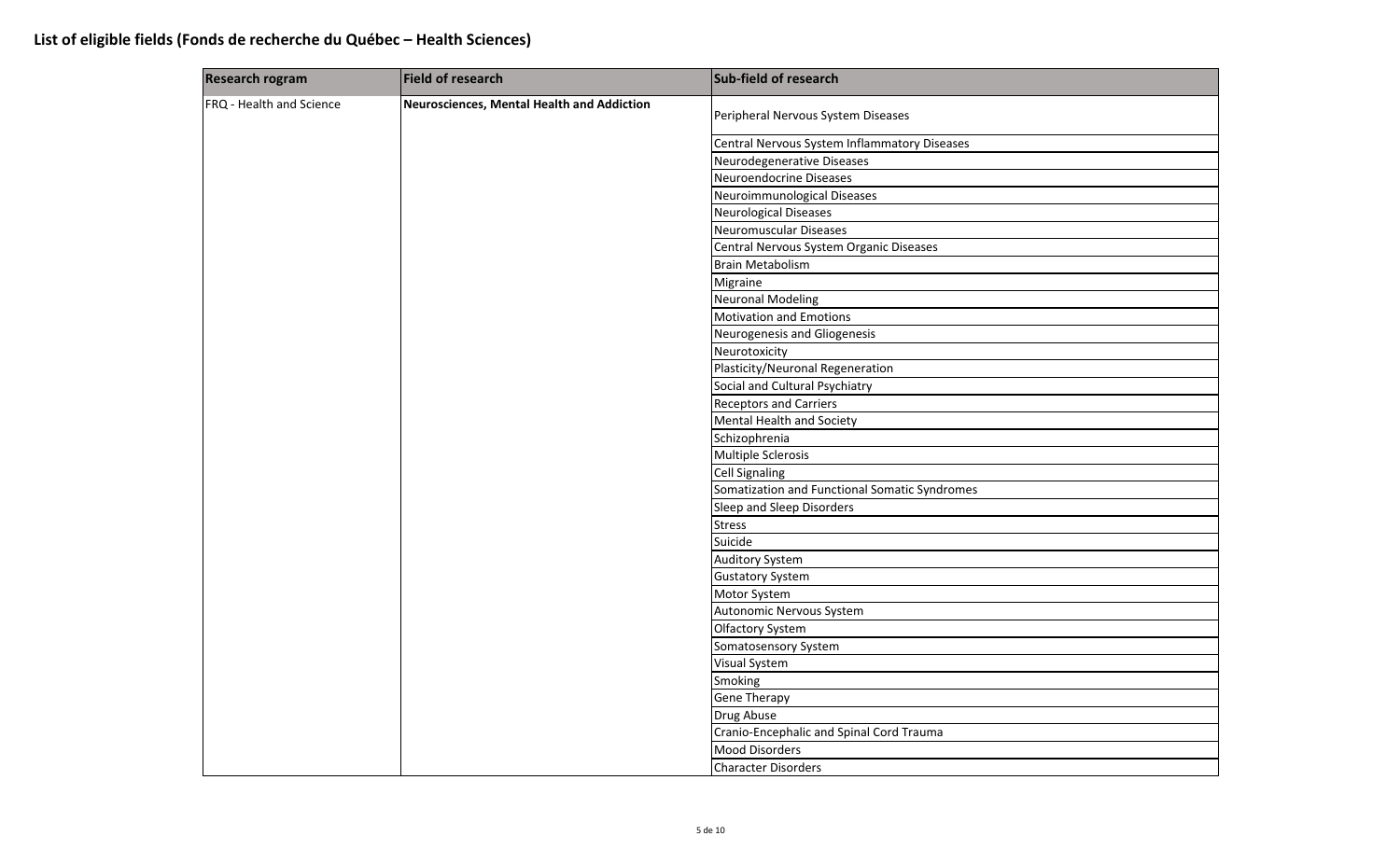| Neurosciences, Mental Health and Addiction<br><b>Communication Disorders</b><br><b>Eating Disorders</b><br><b>Hearing Disorders</b><br>Vestibular System Disorders<br><b>Nutrition and Metabolism</b><br>Digestive System<br>Appetite<br><b>Nutritional Requirements</b><br><b>Feeding Behavior</b><br><b>Endocrine Disorders</b><br><b>Metabolic Disorders</b><br><b>Nutritional Disorders</b><br>Social Determinants of Dietary and Metabolic Disorders<br>Development of Drug Delivery Systems<br><b>Diabetes</b><br>Poisoning<br>Liver<br>Glucotoxicity<br>Hormones and Growth Factors<br>Hyperthermia and Hypothermia<br>Renal Insufficiency/Failure and Malabsorption<br>Intestinal Malabsorption and Cholestatic Syndromes<br>Crohn's Disease<br><b>Hepatic Diseases</b><br><b>Lipid Disorders</b><br><b>Metabolic Diseases</b><br><b>Renal Diseases</b><br>Metabolism<br><b>Toxin and Toxicant Metabolism</b><br>Drug Metabolism<br>Energy Metabolism<br><b>Nutrients</b><br>Nutrition<br>Obesity<br>Pancreas<br>Gastrointestinal Pathologies | <b>Research rogram</b>   | Field of research | Sub-field of research         |  |
|-------------------------------------------------------------------------------------------------------------------------------------------------------------------------------------------------------------------------------------------------------------------------------------------------------------------------------------------------------------------------------------------------------------------------------------------------------------------------------------------------------------------------------------------------------------------------------------------------------------------------------------------------------------------------------------------------------------------------------------------------------------------------------------------------------------------------------------------------------------------------------------------------------------------------------------------------------------------------------------------------------------------------------------------------------|--------------------------|-------------------|-------------------------------|--|
|                                                                                                                                                                                                                                                                                                                                                                                                                                                                                                                                                                                                                                                                                                                                                                                                                                                                                                                                                                                                                                                       | FRQ - Health and Science |                   |                               |  |
|                                                                                                                                                                                                                                                                                                                                                                                                                                                                                                                                                                                                                                                                                                                                                                                                                                                                                                                                                                                                                                                       |                          |                   |                               |  |
|                                                                                                                                                                                                                                                                                                                                                                                                                                                                                                                                                                                                                                                                                                                                                                                                                                                                                                                                                                                                                                                       |                          |                   |                               |  |
|                                                                                                                                                                                                                                                                                                                                                                                                                                                                                                                                                                                                                                                                                                                                                                                                                                                                                                                                                                                                                                                       |                          |                   |                               |  |
|                                                                                                                                                                                                                                                                                                                                                                                                                                                                                                                                                                                                                                                                                                                                                                                                                                                                                                                                                                                                                                                       |                          |                   |                               |  |
|                                                                                                                                                                                                                                                                                                                                                                                                                                                                                                                                                                                                                                                                                                                                                                                                                                                                                                                                                                                                                                                       |                          |                   |                               |  |
|                                                                                                                                                                                                                                                                                                                                                                                                                                                                                                                                                                                                                                                                                                                                                                                                                                                                                                                                                                                                                                                       |                          |                   |                               |  |
|                                                                                                                                                                                                                                                                                                                                                                                                                                                                                                                                                                                                                                                                                                                                                                                                                                                                                                                                                                                                                                                       |                          |                   |                               |  |
|                                                                                                                                                                                                                                                                                                                                                                                                                                                                                                                                                                                                                                                                                                                                                                                                                                                                                                                                                                                                                                                       |                          |                   |                               |  |
|                                                                                                                                                                                                                                                                                                                                                                                                                                                                                                                                                                                                                                                                                                                                                                                                                                                                                                                                                                                                                                                       |                          |                   |                               |  |
|                                                                                                                                                                                                                                                                                                                                                                                                                                                                                                                                                                                                                                                                                                                                                                                                                                                                                                                                                                                                                                                       |                          |                   |                               |  |
|                                                                                                                                                                                                                                                                                                                                                                                                                                                                                                                                                                                                                                                                                                                                                                                                                                                                                                                                                                                                                                                       |                          |                   |                               |  |
|                                                                                                                                                                                                                                                                                                                                                                                                                                                                                                                                                                                                                                                                                                                                                                                                                                                                                                                                                                                                                                                       |                          |                   |                               |  |
|                                                                                                                                                                                                                                                                                                                                                                                                                                                                                                                                                                                                                                                                                                                                                                                                                                                                                                                                                                                                                                                       |                          |                   |                               |  |
|                                                                                                                                                                                                                                                                                                                                                                                                                                                                                                                                                                                                                                                                                                                                                                                                                                                                                                                                                                                                                                                       |                          |                   |                               |  |
|                                                                                                                                                                                                                                                                                                                                                                                                                                                                                                                                                                                                                                                                                                                                                                                                                                                                                                                                                                                                                                                       |                          |                   |                               |  |
|                                                                                                                                                                                                                                                                                                                                                                                                                                                                                                                                                                                                                                                                                                                                                                                                                                                                                                                                                                                                                                                       |                          |                   |                               |  |
|                                                                                                                                                                                                                                                                                                                                                                                                                                                                                                                                                                                                                                                                                                                                                                                                                                                                                                                                                                                                                                                       |                          |                   |                               |  |
|                                                                                                                                                                                                                                                                                                                                                                                                                                                                                                                                                                                                                                                                                                                                                                                                                                                                                                                                                                                                                                                       |                          |                   |                               |  |
|                                                                                                                                                                                                                                                                                                                                                                                                                                                                                                                                                                                                                                                                                                                                                                                                                                                                                                                                                                                                                                                       |                          |                   |                               |  |
|                                                                                                                                                                                                                                                                                                                                                                                                                                                                                                                                                                                                                                                                                                                                                                                                                                                                                                                                                                                                                                                       |                          |                   |                               |  |
|                                                                                                                                                                                                                                                                                                                                                                                                                                                                                                                                                                                                                                                                                                                                                                                                                                                                                                                                                                                                                                                       |                          |                   |                               |  |
|                                                                                                                                                                                                                                                                                                                                                                                                                                                                                                                                                                                                                                                                                                                                                                                                                                                                                                                                                                                                                                                       |                          |                   |                               |  |
|                                                                                                                                                                                                                                                                                                                                                                                                                                                                                                                                                                                                                                                                                                                                                                                                                                                                                                                                                                                                                                                       |                          |                   |                               |  |
|                                                                                                                                                                                                                                                                                                                                                                                                                                                                                                                                                                                                                                                                                                                                                                                                                                                                                                                                                                                                                                                       |                          |                   |                               |  |
|                                                                                                                                                                                                                                                                                                                                                                                                                                                                                                                                                                                                                                                                                                                                                                                                                                                                                                                                                                                                                                                       |                          |                   |                               |  |
|                                                                                                                                                                                                                                                                                                                                                                                                                                                                                                                                                                                                                                                                                                                                                                                                                                                                                                                                                                                                                                                       |                          |                   |                               |  |
|                                                                                                                                                                                                                                                                                                                                                                                                                                                                                                                                                                                                                                                                                                                                                                                                                                                                                                                                                                                                                                                       |                          |                   |                               |  |
|                                                                                                                                                                                                                                                                                                                                                                                                                                                                                                                                                                                                                                                                                                                                                                                                                                                                                                                                                                                                                                                       |                          |                   |                               |  |
|                                                                                                                                                                                                                                                                                                                                                                                                                                                                                                                                                                                                                                                                                                                                                                                                                                                                                                                                                                                                                                                       |                          |                   |                               |  |
|                                                                                                                                                                                                                                                                                                                                                                                                                                                                                                                                                                                                                                                                                                                                                                                                                                                                                                                                                                                                                                                       |                          |                   |                               |  |
|                                                                                                                                                                                                                                                                                                                                                                                                                                                                                                                                                                                                                                                                                                                                                                                                                                                                                                                                                                                                                                                       |                          |                   |                               |  |
|                                                                                                                                                                                                                                                                                                                                                                                                                                                                                                                                                                                                                                                                                                                                                                                                                                                                                                                                                                                                                                                       |                          |                   |                               |  |
|                                                                                                                                                                                                                                                                                                                                                                                                                                                                                                                                                                                                                                                                                                                                                                                                                                                                                                                                                                                                                                                       |                          |                   |                               |  |
|                                                                                                                                                                                                                                                                                                                                                                                                                                                                                                                                                                                                                                                                                                                                                                                                                                                                                                                                                                                                                                                       |                          |                   |                               |  |
|                                                                                                                                                                                                                                                                                                                                                                                                                                                                                                                                                                                                                                                                                                                                                                                                                                                                                                                                                                                                                                                       |                          |                   |                               |  |
|                                                                                                                                                                                                                                                                                                                                                                                                                                                                                                                                                                                                                                                                                                                                                                                                                                                                                                                                                                                                                                                       |                          |                   | <b>Urogenital Pathologies</b> |  |
| Digestion                                                                                                                                                                                                                                                                                                                                                                                                                                                                                                                                                                                                                                                                                                                                                                                                                                                                                                                                                                                                                                             |                          |                   |                               |  |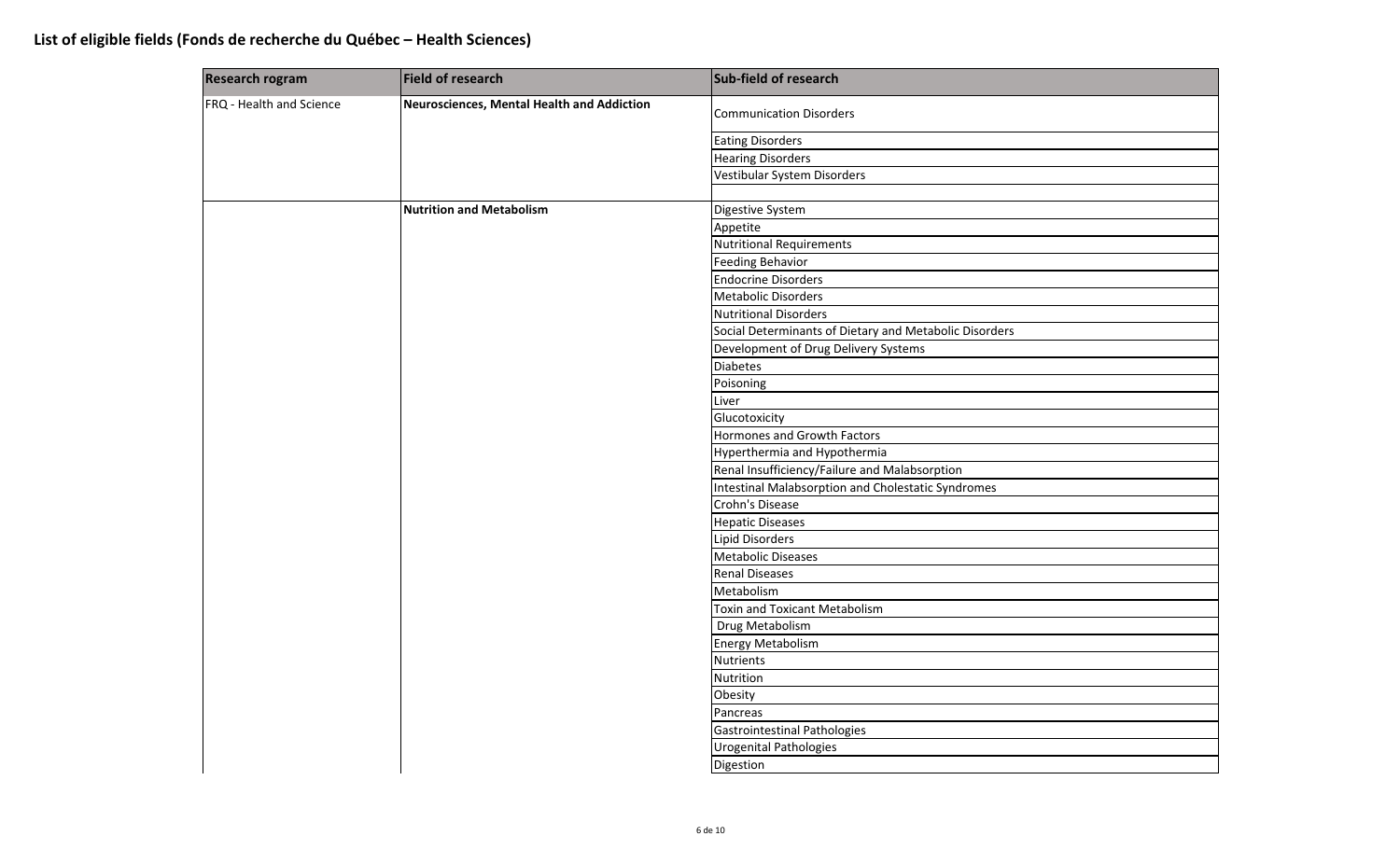| <b>Research rogram</b>   | Field of research                         | Sub-field of research                          |
|--------------------------|-------------------------------------------|------------------------------------------------|
| FRQ - Health and Science | <b>Nutrition and Metabolism</b>           | <b>Nutriceuticals and Functional Foods</b>     |
|                          |                                           | <b>Hormonal Regulation</b>                     |
|                          |                                           | <b>Endocrine System</b>                        |
|                          |                                           | <b>Urogenital System</b>                       |
|                          |                                           | Renal System                                   |
|                          |                                           | Toxicology                                     |
|                          |                                           |                                                |
|                          | <b>Circulatory and Respiratory Health</b> | Anemia                                         |
|                          |                                           | Aneurism                                       |
|                          |                                           | Angiogenesis                                   |
|                          |                                           | <b>Respiratory System</b>                      |
|                          |                                           | Peripheral Arteriopathy                        |
|                          |                                           | Arrhythmia                                     |
|                          |                                           | Asthma                                         |
|                          |                                           | Atherosclerosis                                |
|                          |                                           | Congenital Cardiopathies                       |
|                          |                                           | Stem Cells and Organogenesis                   |
|                          |                                           | <b>Blood Flow and Transfusions</b>             |
|                          |                                           | Social Determinants of Cardiovascular Diseases |
|                          |                                           | Social Determinants of Respiratory Diseases    |
|                          |                                           | Endocarditis                                   |
|                          |                                           | <b>Environmental and Respiratory Diseases</b>  |
|                          |                                           | Cardiac Fibrosis                               |
|                          |                                           | <b>Cystic Fibrosis</b>                         |
|                          |                                           | <b>Pulmonary Fibrosis</b>                      |
|                          |                                           | Hypertension (Arterial and Cardiac)            |
|                          |                                           | <b>Pulmonary Hypertension</b>                  |
|                          |                                           | Cardiac Hypertrophy                            |
|                          |                                           | <b>Heart Failure</b>                           |
|                          |                                           | <b>Coronary Heart Diseases</b>                 |
|                          |                                           | Chronic Obstructive Pulmonary Diseases         |
|                          |                                           | Cardiovascular Diseases                        |
|                          |                                           | Inflammatory Respiratory Diseases              |
|                          |                                           | <b>Occupational Lung Diseases</b>              |
|                          |                                           | Phlebitis                                      |
|                          |                                           | Pneumopathies                                  |
|                          |                                           | Prostheses and Vascular Substitutes            |
|                          |                                           | <b>Cell Signalling</b>                         |
|                          |                                           | Cardiovascular System                          |
|                          |                                           |                                                |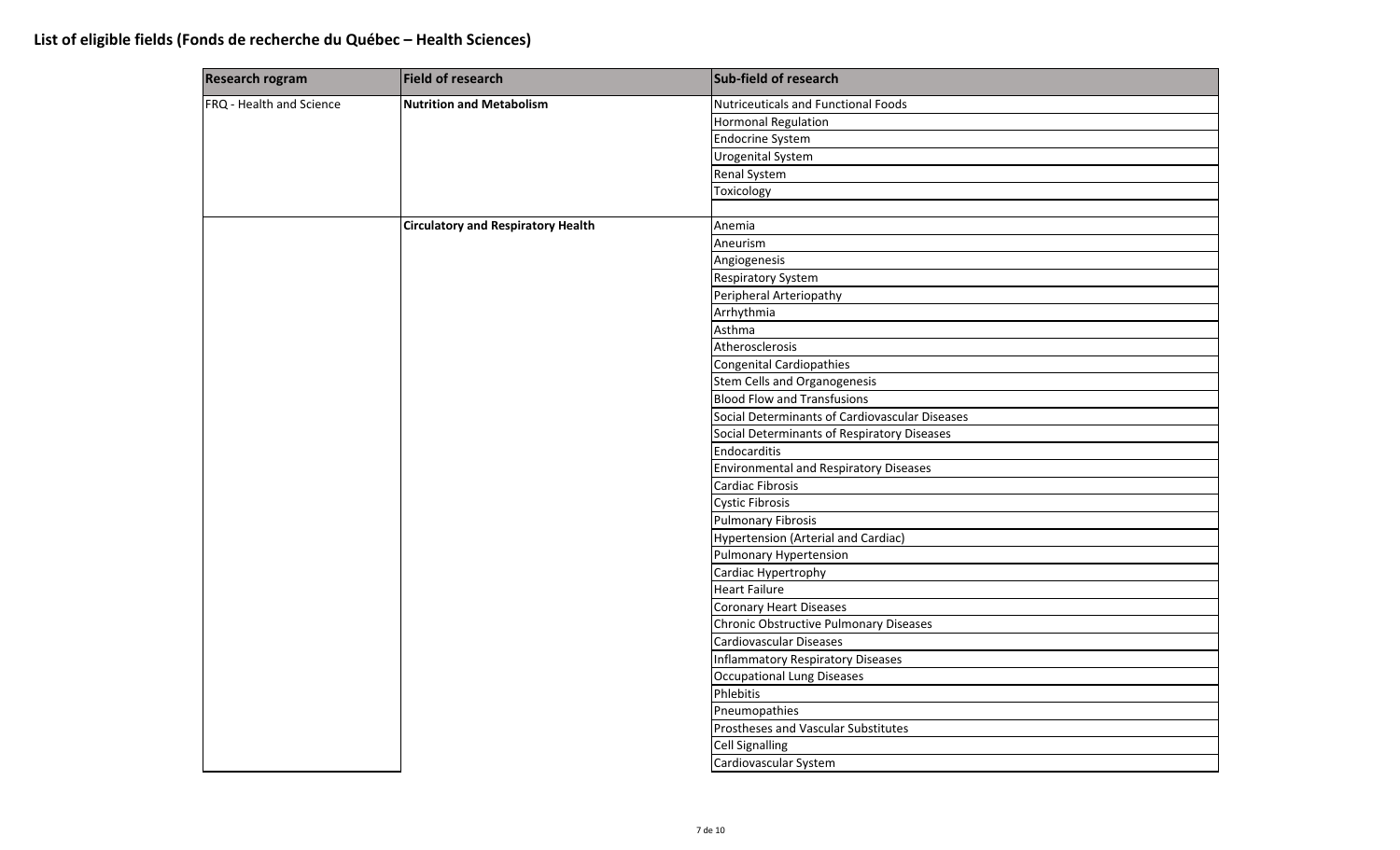| <b>Research rogram</b>   | <b>Field of research</b>                  | Sub-field of research                                   |
|--------------------------|-------------------------------------------|---------------------------------------------------------|
| FRQ - Health and Science | <b>Circulatory and Respiratory Health</b> | <b>Cell Therapy</b>                                     |
|                          |                                           | <b>Thrombosis and Embolism</b>                          |
|                          |                                           | <b>Heart Transplantation</b>                            |
|                          |                                           | Lung Transplantation                                    |
|                          |                                           | Heart Valve/Valvular Diseases                           |
|                          |                                           |                                                         |
|                          | Child, Youth and Maternal Health          | Child Abuse and Negligence                              |
|                          |                                           | Eating Disorders Among Youth                            |
|                          |                                           | Breastfeeding and Infant Nutrition                      |
|                          |                                           | <b>Congenital Anomalies</b>                             |
|                          |                                           | Intrauterine Developmental Abnormalities                |
|                          |                                           | Autism                                                  |
|                          |                                           | Prenatal and Neonatal Screening                         |
|                          |                                           | Postpartum Depression                                   |
|                          |                                           | Social Determinants of Child and Youth Development      |
|                          |                                           | Cognitive Development in Children                       |
|                          |                                           | Infant/Child Development                                |
|                          |                                           | <b>Embryonic Development</b>                            |
|                          |                                           | <b>Cystic Fibrosis</b>                                  |
|                          |                                           | Gestation/Parturition                                   |
|                          |                                           | Drugs and Pregnancy/Breastfeeding                       |
|                          |                                           | <b>Cerebral Palsy</b>                                   |
|                          |                                           | Newborn Diseases                                        |
|                          |                                           | Newborn Respiratory Diseases                            |
|                          |                                           | <b>Perinatal Period</b>                                 |
|                          |                                           | Preeclampsia                                            |
|                          |                                           | Prematurity                                             |
|                          |                                           | <b>Growth Retardation</b>                               |
|                          |                                           | <b>Mental Retardation</b>                               |
|                          |                                           | Mental Health and Psychopathology in Children and Youth |
|                          |                                           | Sudden Infant Death Syndrome                            |
|                          |                                           | Prenatal and Perinatal Trauma                           |
|                          |                                           | Behavioral Disorders in Children and Adolescents        |
|                          |                                           | Learning Disorders in Children                          |
|                          |                                           | Attention Deficit and Hyperactivity Disorder            |
|                          |                                           | Speech and Language Development Disorders               |
|                          |                                           | <b>Childhood Vaccination</b>                            |
|                          |                                           |                                                         |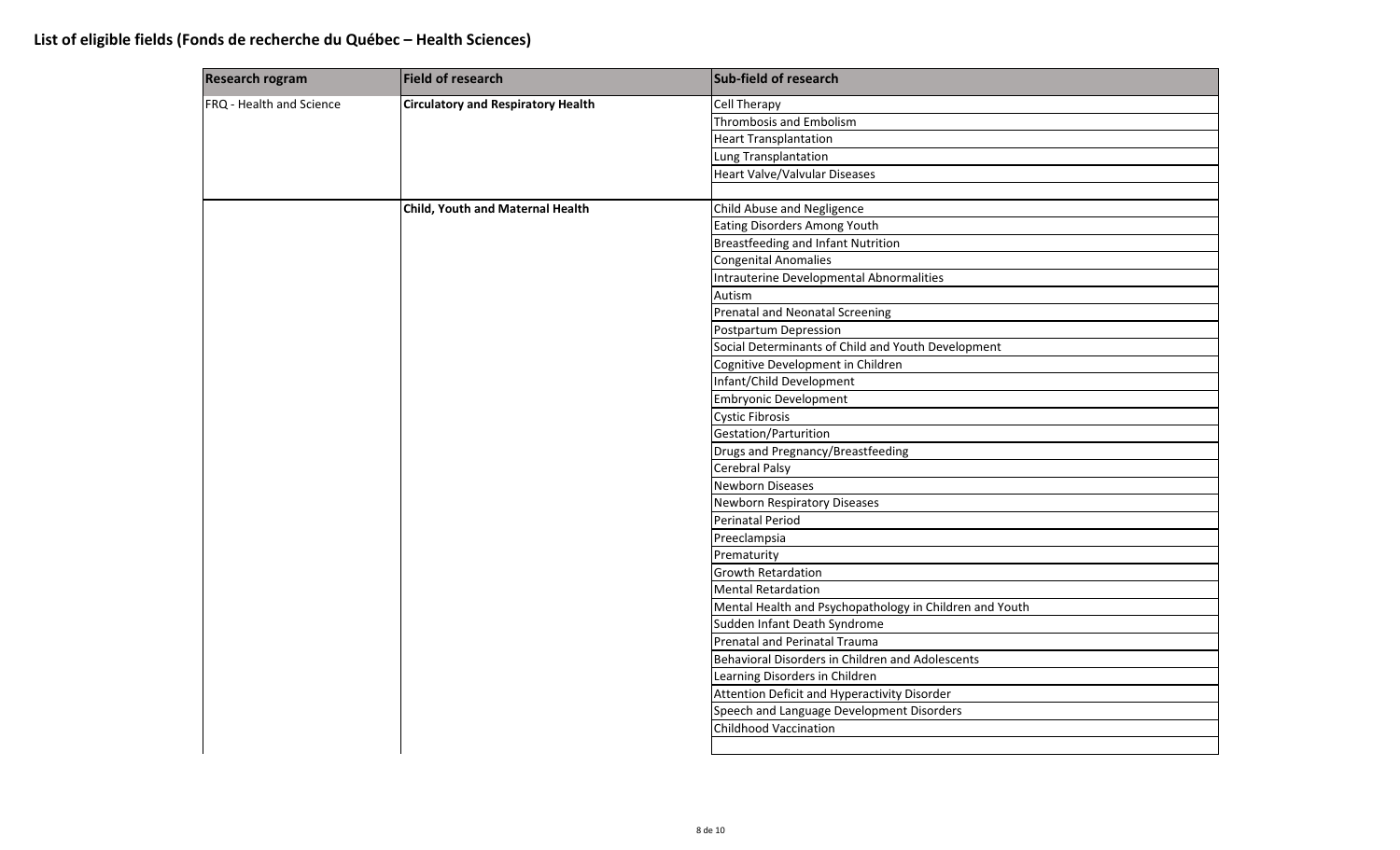| <b>Research rogram</b>   | Field of research        | Sub-field of research                   |
|--------------------------|--------------------------|-----------------------------------------|
| FRQ - Health and Science | <b>Population health</b> | <b>Culture and Health</b>               |
|                          |                          | Social Determinants of Health           |
|                          |                          | <b>Health and Legislation</b>           |
|                          |                          | <b>Human and Social Ecology</b>         |
|                          |                          | <b>Ethics and Health</b>                |
|                          |                          | <b>Family and Care Givers</b>           |
|                          |                          | Lifestyle Determinants and Health       |
|                          |                          | Pharmacoeconomics                       |
|                          |                          | Pharmacoepidemiology                    |
|                          |                          | Preventive Health Care                  |
|                          |                          | <b>Health Promotion</b>                 |
|                          |                          | Community Health/Public Health          |
|                          |                          | <b>Aboriginal Health</b>                |
|                          |                          | <b>Environmental Health</b>             |
|                          |                          | Occupational Health and Safety          |
|                          |                          | <b>Paramedical Sciences</b>             |
|                          |                          |                                         |
| FRQ - Health and Science | <b>Gender and Health</b> | Andropause                              |
|                          |                          | <b>Birth Control</b>                    |
|                          |                          | Menstrual Cycle and Associated Problems |
|                          |                          | <b>Sexual Dysfunctions</b>              |
|                          |                          | Endometriosis                           |
|                          |                          | Gender Epidemiology                     |
|                          |                          | Hormone Replacement Therapy             |
|                          |                          | Female Infertility                      |
|                          |                          | Male Infertility                        |
|                          |                          | Sexually Transmitted Diseases           |
|                          |                          | Reproductive Biology and Dysfunctions   |
|                          |                          | Menopause                               |
|                          |                          | Prostate                                |
|                          |                          | <b>Endocrine Regulation</b>             |
|                          |                          | <b>Steroids</b>                         |
|                          |                          | Fertility Technologies                  |
|                          |                          | Female Urogenital System Disorders      |
|                          |                          | Male Urogenital System Disorders        |
|                          |                          |                                         |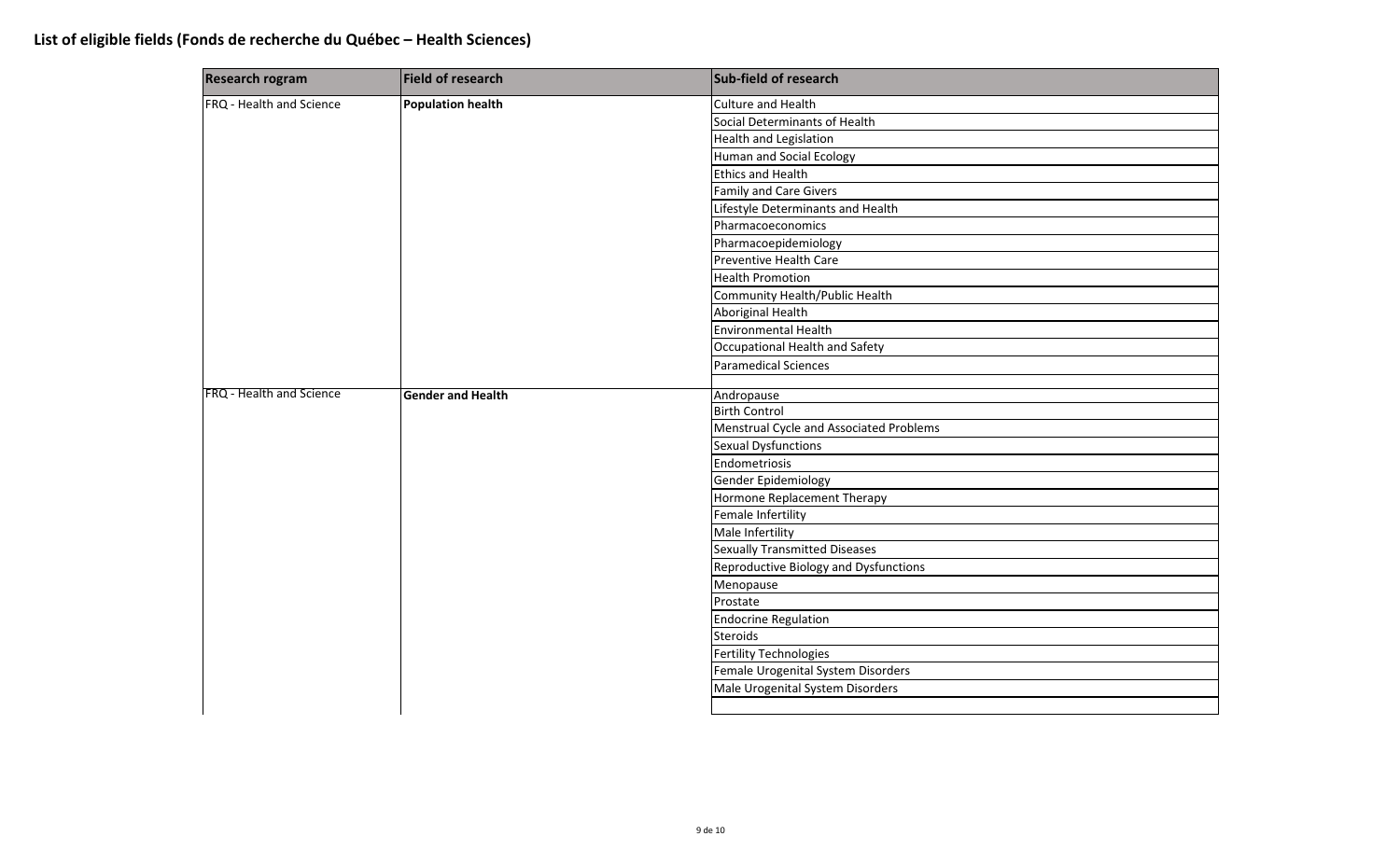| <b>Research rogram</b>   | <b>Field of research</b> | Sub-field of research                     |
|--------------------------|--------------------------|-------------------------------------------|
| FRQ - Health and Science | <b>Health Services</b>   | <b>Emergency Medicine</b>                 |
|                          |                          | <b>Health Care Organization</b>           |
|                          |                          | <b>Health Policies</b>                    |
|                          |                          | <b>Professional Practices</b>             |
|                          |                          | <b>Hotline Services</b>                   |
|                          |                          | <b>Health Services</b>                    |
|                          |                          | Home Care Services                        |
|                          |                          | Long-Term Care Services                   |
|                          |                          | Hospital Care Services                    |
|                          |                          | <b>Nursing</b>                            |
|                          |                          | <b>Intensive Care</b>                     |
|                          |                          | <b>Palliative Care</b>                    |
|                          |                          | <b>Health Information Systems</b>         |
|                          |                          | Diagnostic Techniques                     |
|                          |                          | <b>Health Care Technologies</b>           |
|                          |                          | Telemedicine                              |
|                          |                          |                                           |
| FRQ - Health and Science | <b>Aging</b>             | Age and Risk Factors                      |
|                          |                          | Social Aspects of Aging                   |
|                          |                          | Cerebral Atrophy                          |
|                          |                          | <b>Cellular Degeneration</b>              |
|                          |                          | <b>Genetics of Aging</b>                  |
|                          |                          | Chronic Diseases in Elderly               |
|                          |                          | Neurodegenerative Diseases                |
|                          |                          | Cognitive Neuropsychology of Aging        |
|                          |                          | <b>Nutrition and Aging</b>                |
|                          |                          | Loss of Independence                      |
|                          |                          | Drug Administration and Drug Interactions |
|                          |                          | <b>Aging Process</b>                      |
|                          |                          | Quality of Life and Aging                 |
|                          |                          | <b>Intergenerational Relations</b>        |
|                          |                          | <b>Cellular Aging</b>                     |
|                          |                          |                                           |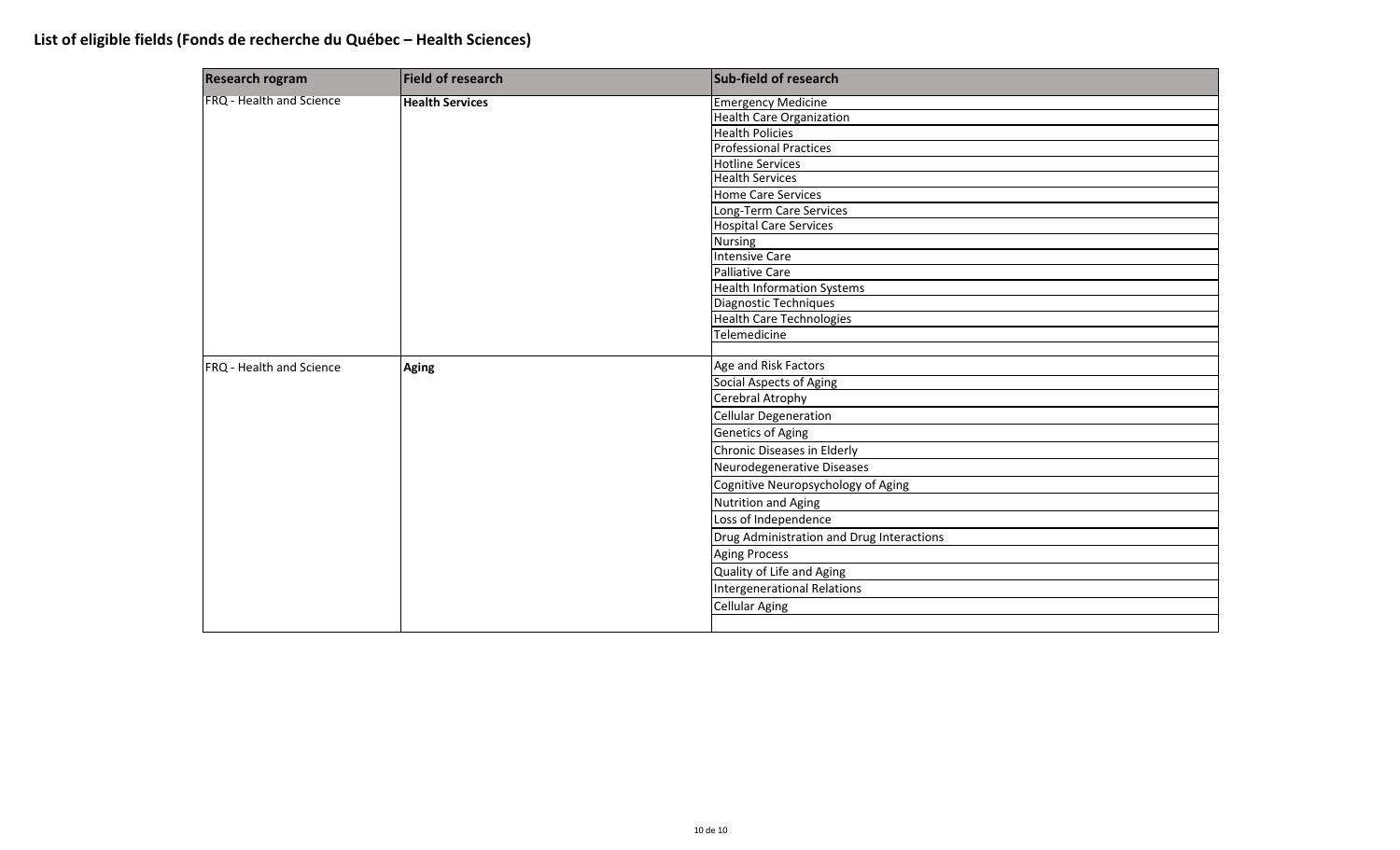| <b>Research rogram</b>      | Field of research                           | Sub-field of research                                      |
|-----------------------------|---------------------------------------------|------------------------------------------------------------|
| Energy (FRQ-NT)             |                                             |                                                            |
|                             | <b>Energy Production</b>                    |                                                            |
|                             |                                             | <b>Biomass (Energy)</b>                                    |
|                             |                                             | <b>Fossil Fuels</b>                                        |
|                             |                                             | Solar and Wind Energy                                      |
|                             |                                             | <b>Hydroelectricity (Energy)</b>                           |
|                             |                                             | <b>Nuclear and Fusion</b>                                  |
|                             | <b>Energy Transformation and Energy Use</b> |                                                            |
|                             |                                             | <b>Energy Networks and Distribution</b>                    |
|                             |                                             | <b>Energy Conservation</b>                                 |
|                             |                                             | <b>Electrochemical and Fuel Cells</b>                      |
|                             |                                             | <b>Economic Planning (Energy)</b>                          |
|                             |                                             | <b>Energy Storage</b>                                      |
|                             |                                             | Hydrogen Technologies                                      |
|                             | <b>Power Transmission</b>                   |                                                            |
|                             |                                             | <b>Electric Lines</b>                                      |
|                             |                                             | Pipelines                                                  |
|                             |                                             | Oil or Gas Tankers                                         |
| <b>Environment (FRQ-NT)</b> |                                             |                                                            |
|                             | <b>Water</b>                                | <b>Drinking Water</b>                                      |
|                             |                                             | Fresh Water                                                |
|                             |                                             | <b>Groundwater and Water Tables</b>                        |
|                             |                                             | Wastewater                                                 |
|                             |                                             | Ice and Snow                                               |
|                             |                                             | <b>Water/Continent Interfaces</b>                          |
|                             |                                             | Marine Environment                                         |
|                             |                                             | <b>Coastal Sedimentation</b>                               |
|                             | Air                                         |                                                            |
|                             |                                             | Atmosphere (Including Chemical Aspects)                    |
|                             |                                             | Climate Change and Impact                                  |
|                             |                                             | Atmospheric Disturbances (Lightning, Rain, etc.)           |
|                             |                                             | <b>Atmospheric Pollutants</b>                              |
|                             |                                             | Wave Pollution (Noise, Microwaves, Electromagnetic Fields) |
|                             |                                             | <b>Prediction and Climatic Modeling</b>                    |
|                             | <b>Land and Soil</b>                        |                                                            |
|                             |                                             | <b>Surveying and Land Management</b>                       |
|                             |                                             | Industrial and Urban Contamination of Land                 |
|                             |                                             | Mining and Petroleum Contamination                         |
|                             |                                             | Geomatics                                                  |
|                             |                                             | <b>Geological and Geomorphological Processes</b>           |
|                             |                                             | <b>Natural Risks</b>                                       |
|                             |                                             | Soil and Sediments                                         |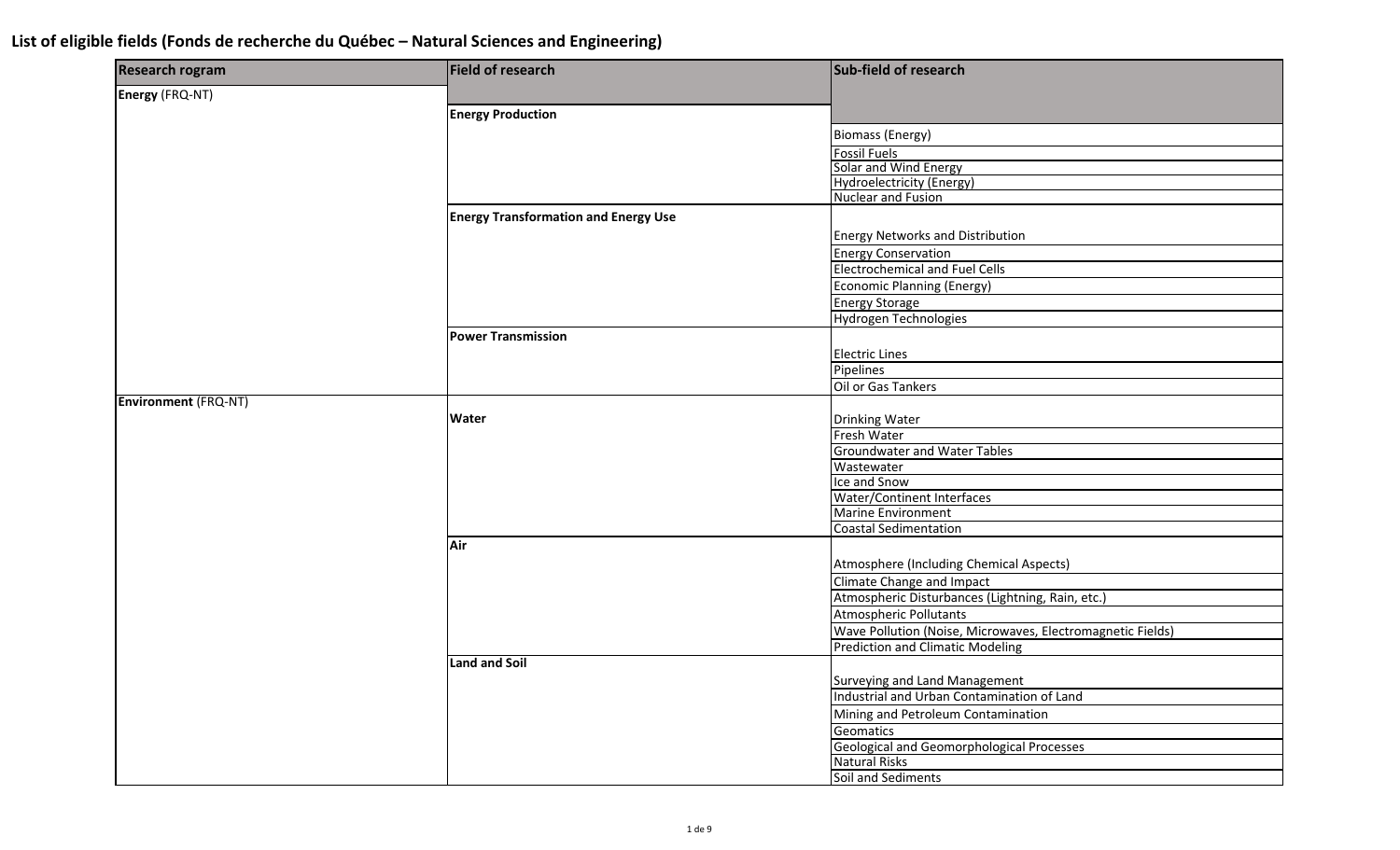| <b>Research rogram</b>                  | <b>Field of research</b>                      | Sub-field of research                                   |
|-----------------------------------------|-----------------------------------------------|---------------------------------------------------------|
| <b>Environment</b> (FRQ-NT)             | <b>Pollutants</b>                             |                                                         |
|                                         |                                               | <b>Chemical Pollutants</b>                              |
|                                         |                                               | Flammable or Explosive Products                         |
|                                         |                                               | Radioactive Substances                                  |
|                                         |                                               | <b>Toxins and Other Biological Substances</b>           |
|                                         | <b>Ecology and Quality of the Environment</b> |                                                         |
|                                         |                                               | <b>Protected Areas</b>                                  |
|                                         |                                               | <b>Biodiversity and Biocomplexity</b>                   |
|                                         |                                               | Biogeography                                            |
|                                         |                                               | Bioremediation                                          |
|                                         |                                               | Ecosystem (Aquatic and Terrestrial)                     |
|                                         |                                               | Vulnerable and Threatened Species                       |
|                                         |                                               | Landscape and Restoration                               |
|                                         |                                               | <b>Ecological and Ecophysiological Processes</b>        |
|                                         | <b>Protection and Management</b>              |                                                         |
|                                         |                                               | Natural Risk Control                                    |
|                                         |                                               | Soil Decontamination                                    |
|                                         |                                               | Clean Technologies                                      |
|                                         |                                               | Liquid and Gaseous Waste Treatment                      |
|                                         |                                               | Urban, Industrial and Agricultural Wastewater Treatment |
|                                         |                                               | Recycling and Processing of Solid Waste                 |
|                                         |                                               |                                                         |
| Manufacturing and Construction (FRQ-NT) |                                               |                                                         |
|                                         | <b>Manufacturing Processes</b>                |                                                         |
|                                         |                                               | <b>Quality Control</b>                                  |
|                                         |                                               | <b>Material Degradation</b>                             |
|                                         |                                               | Industrial Design                                       |
|                                         |                                               | Human Factors in Manufacturing                          |
|                                         |                                               | <b>Manufacturing Impacts</b>                            |
|                                         |                                               | <b>Industrial Logistic</b>                              |
|                                         |                                               | Prefeasibility Studies and Pilot Tests                  |
|                                         |                                               | Preparation and Transformation                          |
|                                         |                                               | <b>Product Testing and Properties</b><br>Prototyping    |
|                                         |                                               | <b>Robotics and Automation</b>                          |
|                                         |                                               | <b>Health and Safety</b>                                |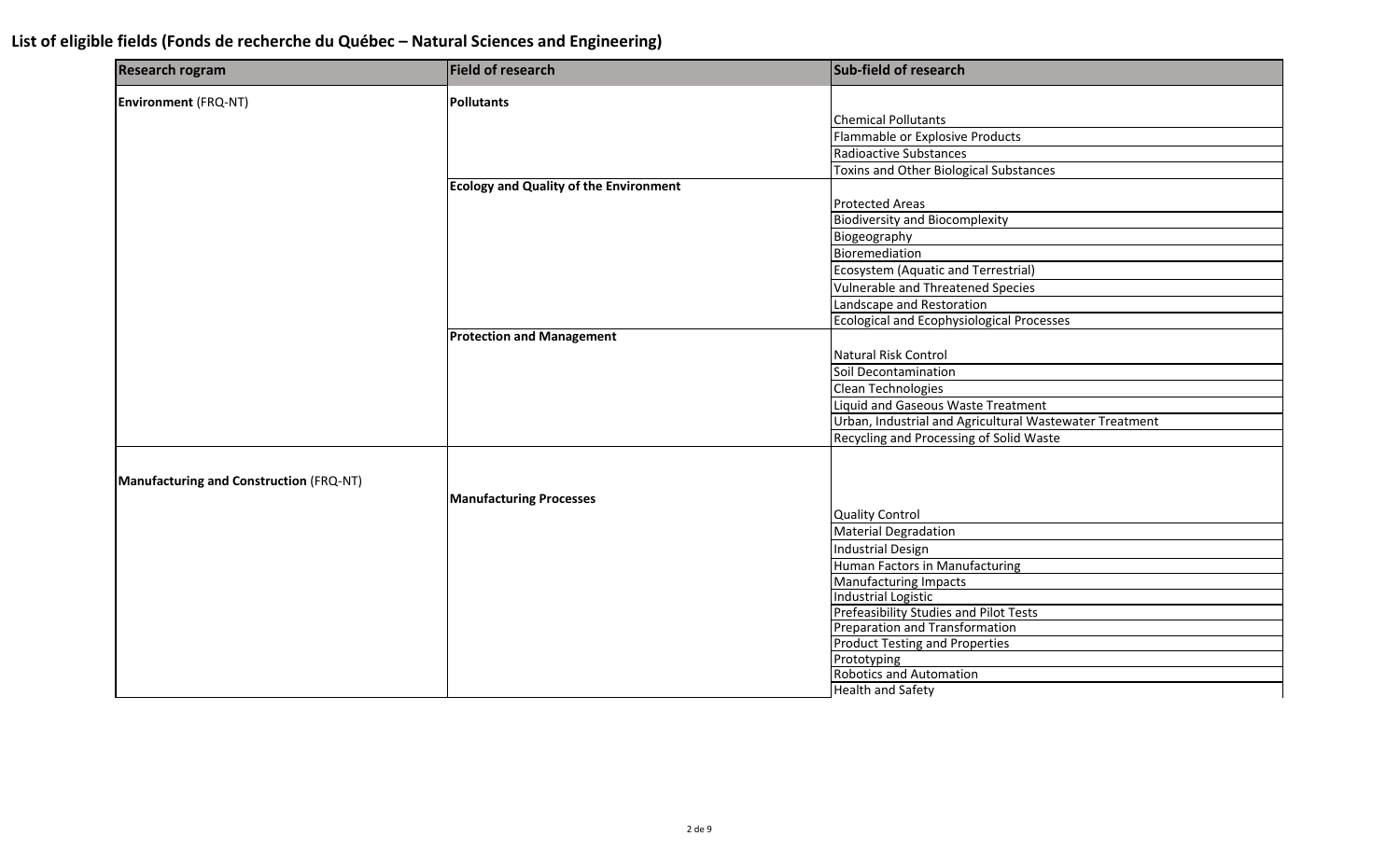| <b>Research rogram</b>                  | Field of research              | Sub-field of research                               |
|-----------------------------------------|--------------------------------|-----------------------------------------------------|
|                                         |                                |                                                     |
| Manufacturing and Construction (FRQ-NT) |                                |                                                     |
|                                         | <b>Industrial Processes</b>    |                                                     |
|                                         |                                | <b>Bioprocesses and Biomedical Systems</b>          |
|                                         |                                | <b>Heating and Refrigeration</b>                    |
|                                         |                                | <b>Wrapping and Recycling</b>                       |
|                                         |                                | Milling                                             |
|                                         |                                | <b>Chemical Processes</b>                           |
|                                         |                                | Mechanical and Physical Processes                   |
|                                         |                                | <b>Reticulation and Hardening</b>                   |
|                                         |                                | Drying and Lyophilization                           |
|                                         |                                | Thermodynamics                                      |
|                                         |                                | <b>Heat Transfer</b>                                |
|                                         |                                | <b>Mass Transfer</b>                                |
|                                         |                                | <b>Machining and Assembling</b>                     |
|                                         | <b>Conception</b>              |                                                     |
|                                         |                                | Sensors and Devices                                 |
|                                         |                                | <b>Material Design</b>                              |
|                                         |                                | Equipments                                          |
|                                         |                                | Instruments                                         |
|                                         |                                | Machinery                                           |
|                                         |                                | <b>Construction Technologies</b>                    |
|                                         | <b>Civil Engineering Works</b> |                                                     |
|                                         |                                | Dams                                                |
|                                         |                                | <b>Buildings</b>                                    |
|                                         |                                | Oil Rigs                                            |
|                                         |                                | <b>Bridges</b>                                      |
|                                         |                                | Degradation and Aging of Civil Engineering Works    |
|                                         |                                | Dynamic Phenomena of Civil Engineering Works        |
|                                         |                                | <b>Structural Resistance</b>                        |
|                                         |                                | Resistance to Seismic Activity                      |
| Materials (FRQ-NT)                      |                                |                                                     |
|                                         | <b>Basic Materials</b>         |                                                     |
|                                         |                                | <b>Concrete and Cement</b>                          |
|                                         |                                | Wood                                                |
|                                         |                                | <b>Ceramics and Glass</b>                           |
|                                         |                                | Organic or Synthetic Materials<br>Metals and Alloys |
|                                         |                                | <b>Stones and Silicates</b>                         |
|                                         |                                | Textiles, Fabrics and Leather                       |
|                                         |                                |                                                     |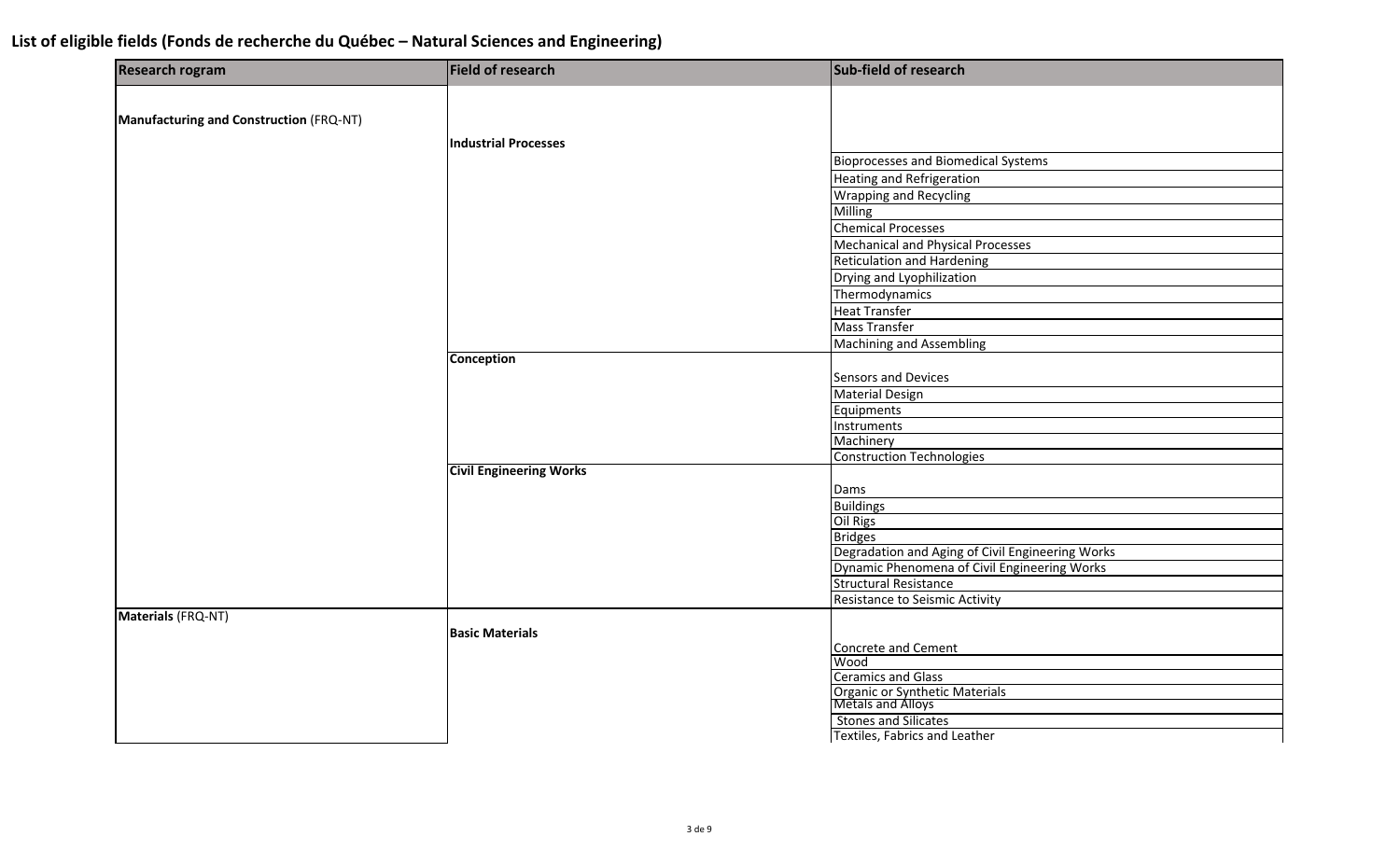| <b>Research rogram</b>                     | Field of research                           | Sub-field of research                      |
|--------------------------------------------|---------------------------------------------|--------------------------------------------|
| Materials (FRQ-NT)                         |                                             |                                            |
|                                            | <b>Functional and Intelligent Materials</b> |                                            |
|                                            |                                             | <b>Shape Memory Alloy</b>                  |
|                                            |                                             | <b>Biomaterials</b>                        |
|                                            |                                             | <b>Composites</b>                          |
|                                            |                                             | Films, Membranes and Multiphase Polymers   |
|                                            |                                             | <b>Gels and Foams</b>                      |
|                                            |                                             | <b>Plastic Transformation</b>              |
|                                            |                                             | Polymers                                   |
|                                            |                                             | Coatings                                   |
|                                            | Nanotechnologies                            |                                            |
|                                            |                                             | Nanomaterials                              |
|                                            |                                             | Nanoparticles                              |
|                                            |                                             | Nanosystems                                |
|                                            |                                             | Supramolecules and Autoassembling          |
| Interactions of Nature and Matter (FRQ-NT) |                                             |                                            |
|                                            | <b>Particles and Radiance</b>               |                                            |
|                                            |                                             | <b>Electrons and Neutrons</b>              |
|                                            |                                             | <b>Light-Matter Interactions</b>           |
|                                            |                                             | <b>Elementary Particles</b>                |
|                                            |                                             | Plasmas                                    |
|                                            | <b>Atoms and Molecules</b>                  |                                            |
|                                            |                                             | <b>Combinatorial Chemistry</b>             |
|                                            |                                             | Inorganic and Organometallic Compounds     |
|                                            |                                             | Macromolecules                             |
|                                            |                                             | <b>Metals and Nonmetals</b>                |
|                                            |                                             | <b>Organic Molecules and Biomolecules</b>  |
|                                            |                                             | Quantum Phenomena                          |
|                                            |                                             | <b>Chemical Synthesis and Catalysis</b>    |
|                                            | <b>States of Matter</b>                     |                                            |
|                                            |                                             | Low Temperatures and High Temperatures     |
|                                            |                                             | <b>Gas and Critical State</b>              |
|                                            |                                             | Gravitation                                |
|                                            |                                             | <b>Liquids and Solutions</b>               |
|                                            |                                             | <b>Membranes</b>                           |
|                                            |                                             | Semiconductors                             |
|                                            |                                             | <b>Solids</b>                              |
|                                            |                                             | <b>Superfluids</b>                         |
|                                            |                                             | Superconductors                            |
|                                            |                                             | Surfaces, Interfaces and Thin Layers       |
|                                            |                                             | <b>Colloidal and Autoassembled Systems</b> |
|                                            |                                             | <b>Phase Transitions</b>                   |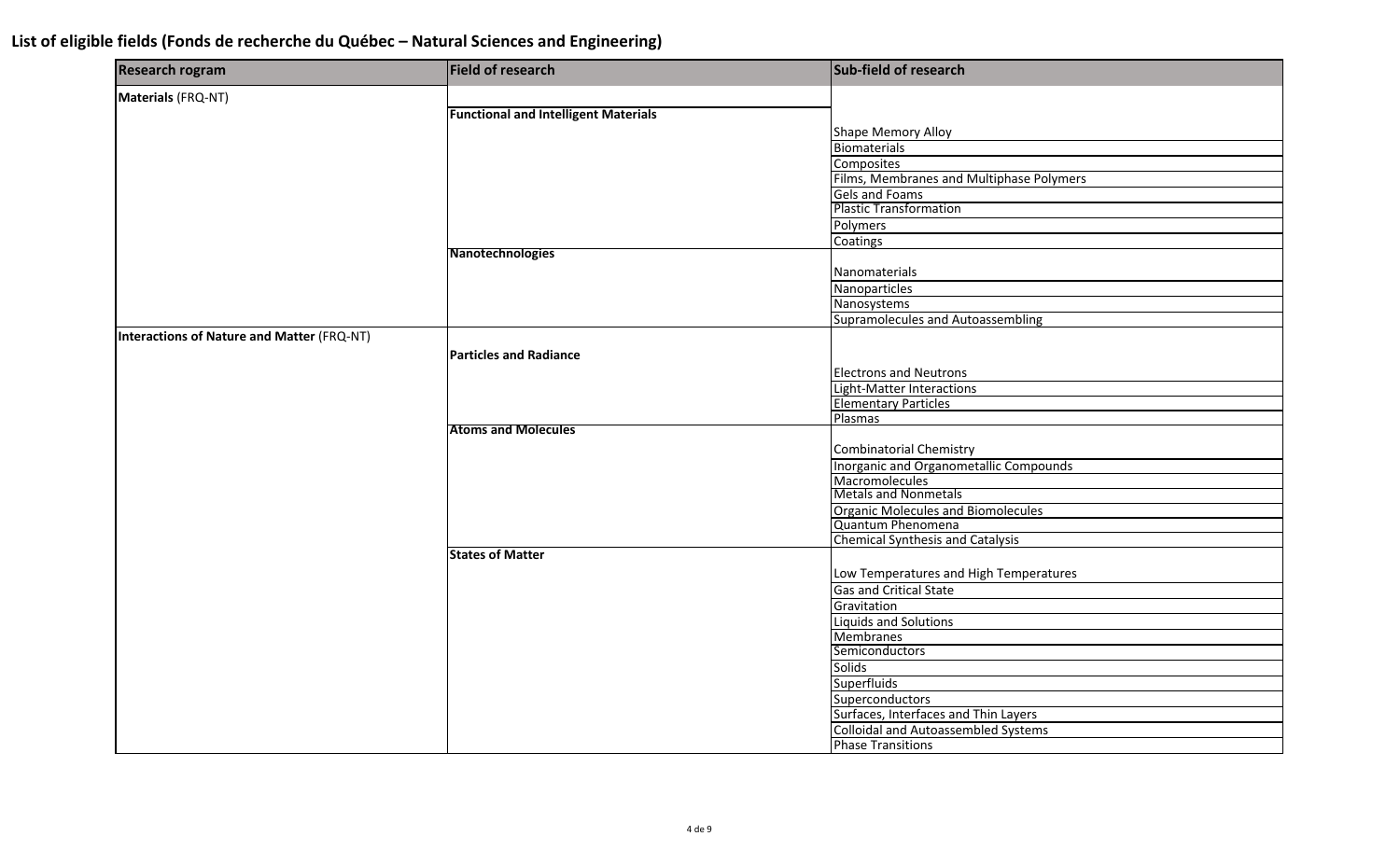| <b>Research rogram</b>                                   | Field of research                              | Sub-field of research                               |
|----------------------------------------------------------|------------------------------------------------|-----------------------------------------------------|
|                                                          |                                                |                                                     |
| <b>Interactions of Nature and Matter (FRQ-NT)</b>        |                                                |                                                     |
|                                                          | <b>Earth</b>                                   |                                                     |
|                                                          |                                                | Geodynamics                                         |
|                                                          |                                                | Geotechnics                                         |
|                                                          |                                                | Earth Structure and Composition                     |
|                                                          |                                                | Transformation and Evolution of the Earth's Surface |
|                                                          | <b>Planets and Universe</b>                    |                                                     |
|                                                          |                                                | <b>Galactic and Cosmic Systems</b>                  |
|                                                          |                                                | <b>Stellar Systems</b><br>Structure of the Universe |
|                                                          |                                                | Solar and Planetary Systems                         |
|                                                          |                                                |                                                     |
| Living Organisms (Animal, Monera, Plants, Protist) (FRQ- |                                                |                                                     |
| NT)                                                      |                                                |                                                     |
|                                                          | <b>Subcellular</b>                             |                                                     |
|                                                          |                                                | Nucleic Acids                                       |
|                                                          |                                                | <b>Enzymes and Proteins</b>                         |
|                                                          |                                                | <b>Bioactive Molecules</b>                          |
|                                                          | <b>Cellular</b>                                |                                                     |
|                                                          |                                                | Cell                                                |
|                                                          |                                                | Chromosomes                                         |
|                                                          |                                                | Genes                                               |
|                                                          | <b>Microbiology</b>                            |                                                     |
|                                                          |                                                | Microorganisms                                      |
|                                                          |                                                | <b>Immune Reaction</b>                              |
|                                                          |                                                | Protozoan                                           |
|                                                          |                                                | <b>Viruses (Living Organisms)</b>                   |
|                                                          | <b>Genomics and Proteomics</b>                 |                                                     |
|                                                          |                                                | <b>Bioinformatics</b>                               |
|                                                          |                                                | Biotechnologies                                     |
|                                                          |                                                | <b>Genotype and Phenotype</b>                       |
|                                                          |                                                | <b>Biological and Biochemical Mechanisms</b>        |
|                                                          |                                                | <b>Functional and Structural Proteomics</b>         |
|                                                          |                                                | <b>Biomedical Technologies</b>                      |
|                                                          | <b>Organizational and Biological Functions</b> |                                                     |
|                                                          |                                                | <b>Biological Behaviors</b>                         |
|                                                          |                                                | <b>Evolution and Phylogenesis</b>                   |
|                                                          |                                                | <b>Glands and Tissues</b>                           |
|                                                          |                                                | Metabolism (Living Organisms)                       |
|                                                          |                                                | <b>Environments and Habitats</b>                    |
|                                                          |                                                | Morphology                                          |
|                                                          |                                                | Pathology                                           |
|                                                          |                                                | Physiology                                          |
|                                                          |                                                | <b>Reproduction and Growth</b>                      |
|                                                          |                                                | <b>Taxonomy and Systematics</b>                     |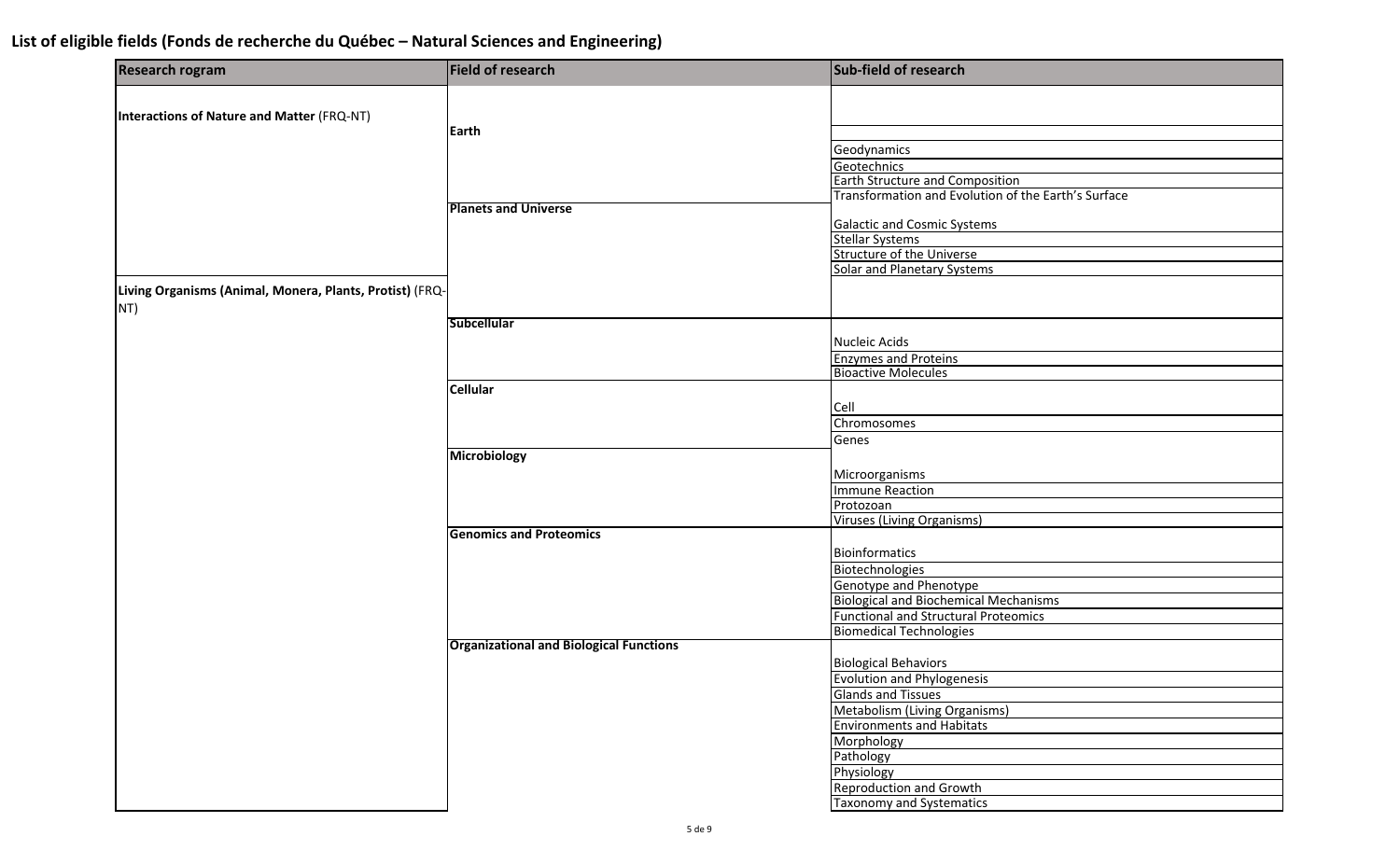| <b>Research rogram</b>                   | <b>Field of research</b>               | Sub-field of research                                         |
|------------------------------------------|----------------------------------------|---------------------------------------------------------------|
|                                          |                                        |                                                               |
| Living Organisms (Human Beings) (FRQ-NT) |                                        |                                                               |
|                                          | <b>Psychology - Biological Aspects</b> |                                                               |
|                                          |                                        | <b>Learning and Memory</b>                                    |
|                                          |                                        | Cognition and Language<br>Sensorimotor Integration            |
|                                          |                                        | Motivation, Emotions and Rewards                              |
|                                          |                                        | Sensations and Perceptions                                    |
|                                          |                                        | Sleep, Arousal and Chronobiological Modulation                |
| <b>Natural Resources (FRQ-NT)</b>        |                                        |                                                               |
|                                          | <b>Agriculture</b>                     |                                                               |
|                                          |                                        | <b>Agricultural Machinery and Technologies</b>                |
|                                          |                                        | Nutrition                                                     |
|                                          |                                        | Parasites and Diseases (Animals and Vegetal)                  |
|                                          |                                        | Finfish Aquaculture                                           |
|                                          |                                        | <b>Livestock Farming</b>                                      |
|                                          |                                        | <b>Farming and Insect Control</b>                             |
|                                          |                                        | <b>Crop Production</b><br><b>Processed Agri-Food Products</b> |
|                                          |                                        | <b>Animal Reproduction</b>                                    |
|                                          |                                        | <b>Plant Reproduction</b>                                     |
|                                          | <b>Plants and Forests</b>              |                                                               |
|                                          |                                        | Other Types of Wood Processing                                |
|                                          |                                        | Pulp and Paper                                                |
|                                          |                                        | <b>Crop Production Other Than Forest Products</b>             |
|                                          |                                        | Sylviculture                                                  |
|                                          |                                        | Forestry Technologies and Equipment                           |
|                                          | <b>Mines</b>                           |                                                               |
|                                          |                                        | Mine Exploration                                              |
|                                          |                                        | <b>Mineral Extraction</b>                                     |
|                                          |                                        | <b>Mine Exploration Technologies</b>                          |
|                                          |                                        | <b>Mineral Processing</b>                                     |
|                                          | <b>Oceans and Inland Waters</b>        |                                                               |
|                                          |                                        | Aquaculture                                                   |
|                                          |                                        | Other Marine and Lacustrine Resources                         |
|                                          |                                        | <b>Hydrological Cycles and Reservoirs</b>                     |
|                                          |                                        | Hydrography                                                   |
|                                          |                                        | <b>Fishery Resources</b>                                      |
| <b>Abstract Structures (FRQ-NT)</b>      |                                        |                                                               |
|                                          | <b>Theoretical Computer Science</b>    |                                                               |
|                                          |                                        | Complexity                                                    |
|                                          |                                        | Programming Language                                          |
|                                          |                                        | <b>Mathematics of Computing</b>                               |
|                                          |                                        | Logic Programming                                             |
|                                          |                                        | <b>Calculation Theory</b>                                     |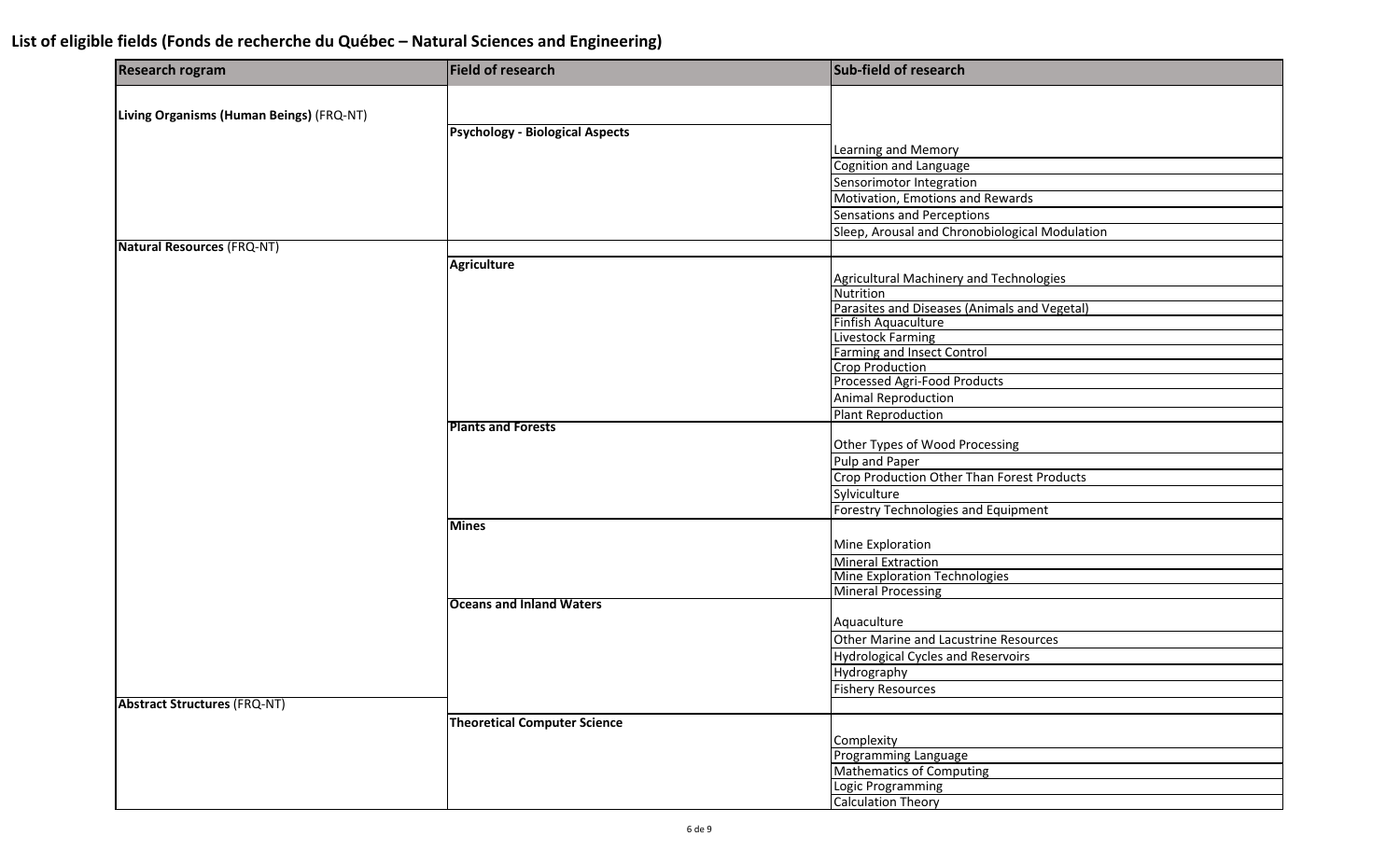| <b>Research rogram</b>                        | Field of research                              | Sub-field of research                            |
|-----------------------------------------------|------------------------------------------------|--------------------------------------------------|
| <b>Abstract Structures (FRQ-NT)</b>           |                                                |                                                  |
|                                               | Mathematics                                    |                                                  |
|                                               |                                                | Algebra                                          |
|                                               |                                                | <b>Functional Analysis</b>                       |
|                                               |                                                | <b>Global and Non-Linear Analysis</b>            |
|                                               |                                                | <b>Asymptotic and Classical Applied Analysis</b> |
|                                               |                                                | Combinatorial                                    |
|                                               |                                                | <b>Numbers Theory</b>                            |
|                                               |                                                | Differential Equation                            |
|                                               |                                                | Geometry                                         |
|                                               |                                                | Logic                                            |
|                                               |                                                | <b>Discrete Mathematics</b>                      |
|                                               |                                                | Topology                                         |
|                                               | <b>Statistics and Probabilities</b>            |                                                  |
|                                               |                                                | Data Mining                                      |
|                                               |                                                | <b>Actuarial Studies</b>                         |
|                                               |                                                | Parametric and Non-Parametric Inference          |
|                                               |                                                | Meta-Analysis                                    |
|                                               |                                                | <b>Stochastic Processes</b>                      |
|                                               |                                                | <b>Computer Science and Statistics</b>           |
|                                               |                                                | <b>Theoretical Statistics</b>                    |
|                                               |                                                | Probability Theory                               |
|                                               | <b>Computer Science and Mathematical Tools</b> |                                                  |
|                                               |                                                | <b>Mathematical Analysis</b>                     |
|                                               |                                                | <b>Numerical Analysis</b>                        |
|                                               |                                                | Software (Tools)                                 |
|                                               |                                                | Modelization and Simulation                      |
|                                               |                                                | Optimization, Control and Operations Research    |
|                                               |                                                | <b>Theoretical Approach</b>                      |
|                                               |                                                |                                                  |
| Techniques, Measurements and Systems (FRQ-NT) |                                                |                                                  |
|                                               | <b>Characterization Tools</b>                  |                                                  |
|                                               |                                                | Surface Characterization                         |
|                                               |                                                | <b>Chemical Compositions</b>                     |
|                                               |                                                |                                                  |
|                                               |                                                | Degradation<br>Molecular Sizes and Shapes        |
|                                               |                                                | Imagery                                          |
|                                               |                                                | <b>Shaping</b>                                   |
|                                               |                                                | <b>Rheology Properties</b>                       |
|                                               |                                                | Thermodynamic Properties                         |
|                                               |                                                | Recycling                                        |
|                                               |                                                | Structure and Macroscopic Characterization       |
|                                               |                                                | Molecular Structure and Sizing                   |
|                                               |                                                | <b>Molecular Transportation</b>                  |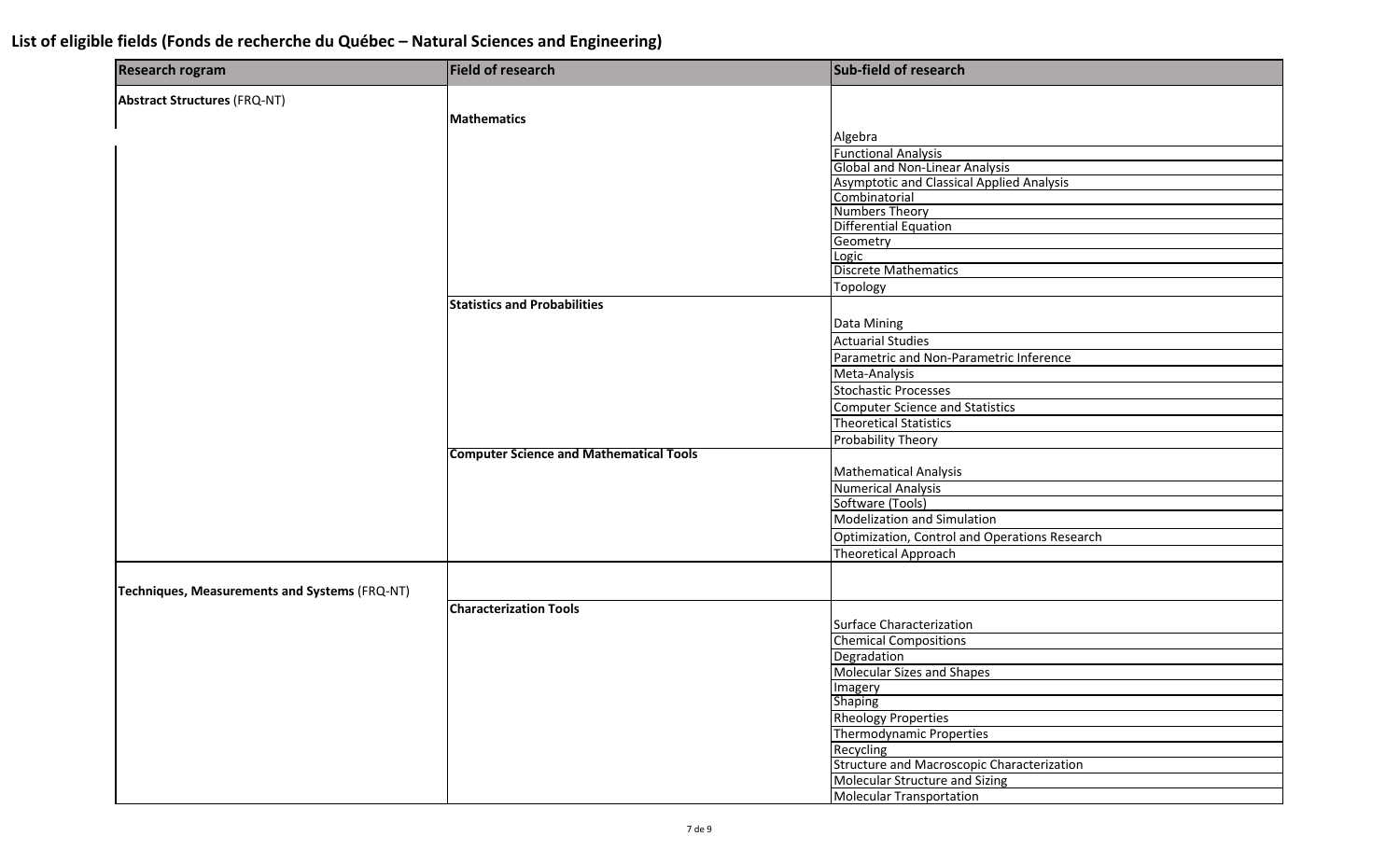| <b>Research rogram</b>                        | Field of research                      | Sub-field of research                     |
|-----------------------------------------------|----------------------------------------|-------------------------------------------|
|                                               |                                        |                                           |
| Techniques, Measurements and Systems (FRQ-NT) | <b>Wave Phenomena</b>                  |                                           |
|                                               |                                        | <b>Acoustics</b>                          |
|                                               |                                        | Noise and Vibration                       |
|                                               |                                        | <b>Optical Components, Optical Fibres</b> |
|                                               |                                        | Lasers                                    |
|                                               |                                        | Microwaves and Hyperfrequencies           |
|                                               |                                        | <b>Optics and Photonics</b>               |
|                                               |                                        | X-Rays                                    |
|                                               |                                        | Telemetry (Remote Sensing, Radar)         |
|                                               |                                        | Vision                                    |
|                                               | <b>Electric and Electronic Systems</b> |                                           |
|                                               |                                        | Servo-Control                             |
|                                               |                                        | <b>Integrated Circuits</b>                |
|                                               |                                        | Electricity Conversion and Distribution   |
|                                               |                                        | Industrial and Power Electronics          |
|                                               |                                        | <b>Mechatronics</b>                       |
|                                               |                                        | Micro and Nanoelectronics                 |
|                                               |                                        | <b>Electrical Networks</b>                |
|                                               |                                        | <b>Control System</b>                     |
|                                               |                                        | <b>Electrochemical Systems</b>            |
|                                               | <b>Mechanical Systems</b>              |                                           |
|                                               |                                        | <b>Stress Analysis</b>                    |
|                                               |                                        | <b>Hydraulics</b>                         |
|                                               |                                        | <b>Fluid Mechanics</b>                    |
|                                               |                                        | <b>Solid Mechanics</b>                    |
|                                               |                                        | <b>Continuum Mechanics</b>                |
|                                               |                                        | Plasticity and Creep                      |
|                                               |                                        | Propulsion                                |
|                                               |                                        | <b>Multiphase Systems</b>                 |
|                                               |                                        | Turbulence                                |
|                                               |                                        | Vibrations                                |
|                                               | <b>Transportation Systems</b>          |                                           |
|                                               |                                        | <b>Transportation Equipment</b>           |
|                                               |                                        | Merchandise Transportation                |
|                                               |                                        | <b>Aerial Systems and Airports</b>        |
|                                               |                                        | Railways                                  |
|                                               |                                        | Roadways                                  |
|                                               |                                        | Space Techniques                          |
|                                               |                                        | <b>Seaways and Bridges</b>                |
|                                               |                                        |                                           |